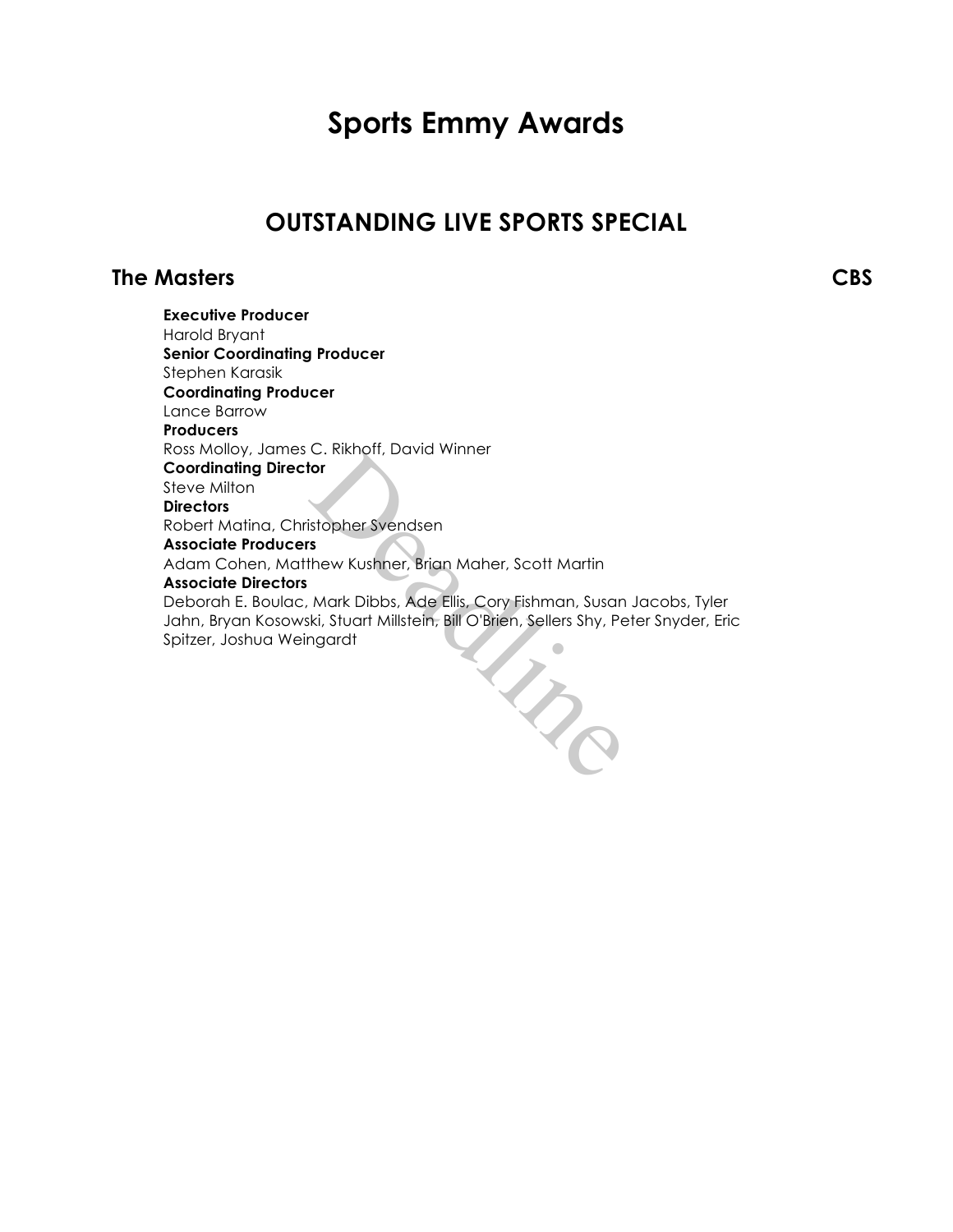# **OUTSTANDING LIVE SPORTS SERIES**

# **NFL on CBS CBS**

# **Executive Producers**

David Berson, Harold Bryant, Sean McManus **Senior Coordinating Producer** Stephen Karasik **Coordinating Producer** James C. Rikhoff

### **Producers**

Deborah E. Boulac, Vincent Devito, Ryan Galvin, Tyler Hale, Drew Kaliski, Jodi Logsdon, Ken MacK, Linda Malino-Coppola, Steve McKee, Ross Molloy, Kimani Morales, Peter Radovich, Jr., Jason Ross, Jonathan Segal, Sellers Shy, Mark Wolff

### **Coordinating Director**

Michael Arnold

### **Directors**

James Cornell, Robert Fishman, Andy Freedman, Andrew Goldberg, Mark Grant, Robert Matina, Suzanne Smith, Christopher Svendsen

### **Associate Producers**

Adam Cohen, Kevin Goldberg, Matt Kaplan, Katie Keane, Jack Kempner, Scott Laube, Ryan Mason, Rachel McNair, Barrett Nelson, Daniel Obermuller, Ryan Pavlicek, James Peretzman, Jared Roberson, Jelani Rooks, Amy Salmanson, Kidje Theano, Niya Walker, Brooke Weiss, Alex Wolff

### **Associate Directors**

Christopher Burns, Lisa Elias, Ade Ellis, Dan Ennis, Adrienne Ford, Brad Garfield, Justin Haley, Blair Helwig, Susan Jacobs, Brian Jagoda, Tyler Jahn, Kile Keever, Bryan Kosowski, Michael Lopez, Brian Maher, Melissa Melendez, Stuart Millstein, Jawn Morales, Stephen J. Murphy, Bill O'Brien, Jessica Santini, Ashley Snyder, Eric Spitzer, Chinyere Vann, Kayode Vann, Rachel Wagner, Joshua Weingardt, Joe Zappulla ert Fishman, Andy Freedman, Andrew Gole<br>
Salima, Suzanne Smith, Christopher Svendsen<br>
Salima, Rachel McNair, Barrett Nelson, Daniel Oletzman, Jared Roberson, Jelani Rooks, Am<br>
Walker, Brooke Weiss, Alex Wolff<br>
Salima, Jare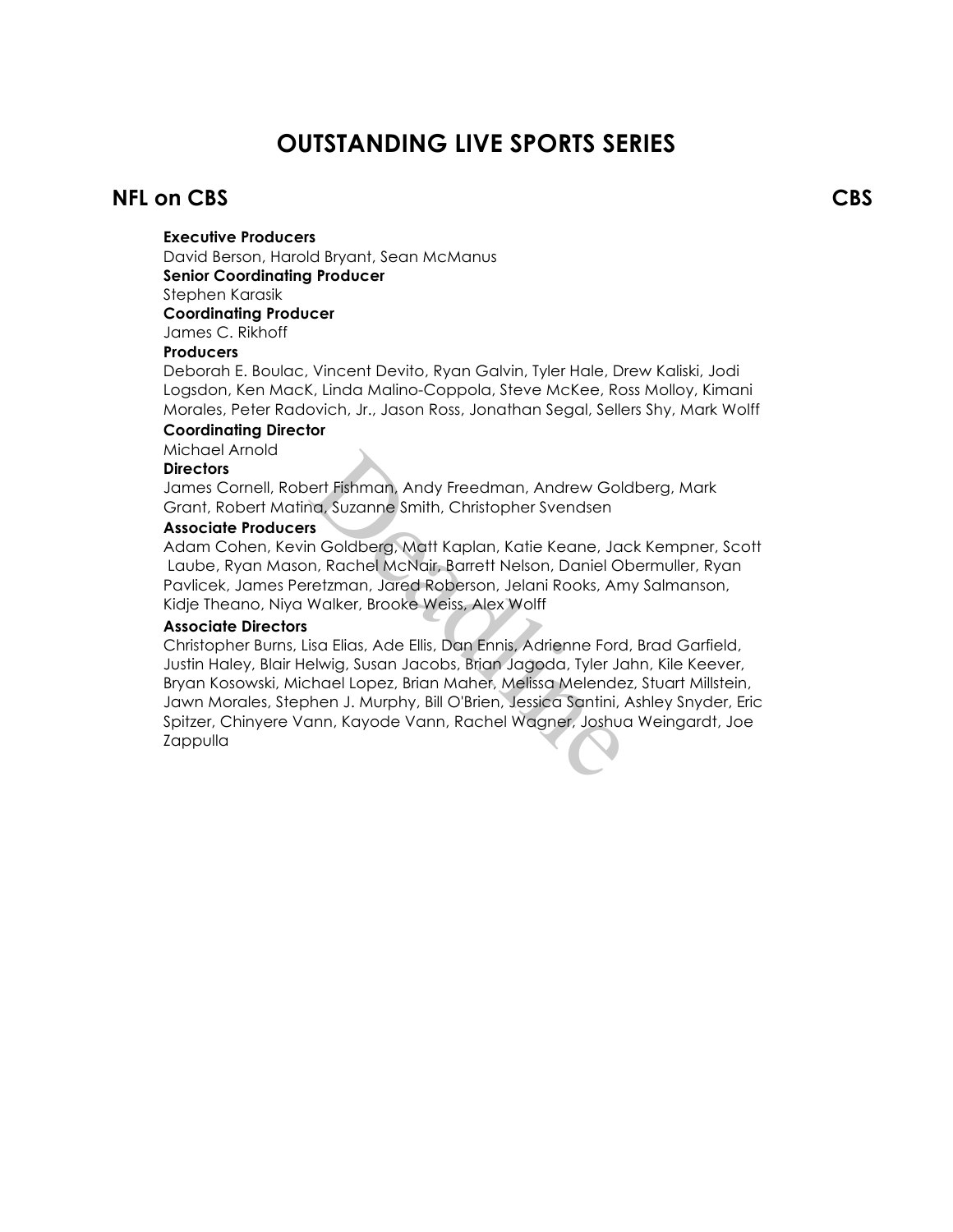# **OUTSTANDING PLAYOFF COVERAGE**

# NCAA Men's Basketball Tournament tbs/CBS/TNT/truTV

# **Executive Producers**

Craig Barry, Harold Bryant

**Senior Coordinating Producers** Stephen Karasik, Albert Vertino

# **Coordinating Producers**

Tyler Hale, Tim Kiely, Matt Mosteller, Mark Wolff

## **Producers**

Tara August, Deaton Bell, Bert Bondi, Scott Cockerill, Cory Fishman, Ryan Galvin, Debra Gelman, Tom Heitz, Jeremy Levin, Jodi Logsdon, Ken MacK, Steve McKee, Ross Molloy, Peter Radovich, Jr., Jason Ross, Jonathan Segal, Craig Silver, Rodney Triplett, Drew Watkins, Tim Weinkauf

## **Coordinating Directors**

Steve Fiorello, Robert Fishman, Robert Matina

## **Directors**

Michael Arnold, James Cornell, Andy Freedman, Andrew Goldberg, Mark Grant, Andrew Greathouse, Matt Lipp, Suzanne Smith, Christopher Svendsen

## **Associate Producers**

Adam Cohen, Kevin Goldberg, Katie Keane, Scott Laube, Adam Llorens, Brian Maher, Ryan Mason, Rachel McNair, Daniel Obermuller, Ryan Pavlicek, James Peretzman, Jared Roberson, Kidje Theano, Rachel Wagner, Brooke Weiss, Alex Wolff **Associate Directors**

# Deborah E. Boulac, Christopher Burns, Joe Castellano, Donzell Floyd, Adrienne

Ford, Brad Garfield, Shawn Gerchicoff, Justin Haley, Blair Helwig, Susan Jacobs, Brian Jagoda, Tyler Jahn, Kile Keever, Bryan Kosowski, Michael Lopez, Tj Mahoney, Stuart Millstein, Kimani Morales, Jawn Morales, Bill O'Brien, Sam Poulos, Laura Robinson, Jessica Santini, Brian Seeling, Peter Snyder, Ashley Snyder, Eric Spitzer, Bill Thayer, Chinyere Vann, Kayode Vann, George Wishart Molloy, Peter Kadovich, Jr., Jason Ross, Jor<br>Triplett, Drew Watkins, Tim Weinkauf<br>**tors**<br>Triplett, Drew Watkins, Tim Weinkauf<br>Triplett, Prew Watkins, Tim Weinkauf<br>Triplett, Political Mollong, Andrew Golde, Add<br>P. Matt Lipp

# **OUTSTANDING EDITED SPORTS EVENT COVERAGE**

# **UFC Fight Flashback UFC Fight Pass** *Khabib vs. McGregor*

# **Executive Producers**

Craig Borsari, Lawrence Epstein, Chris Kartzmark, Dana White **Senior Producer** Tucker Greene **Producers** Reynaldo Bucago, Justin Camputaro, Scott Fields, Nicholas Gerecitano, Mike Hendry, Bobby Soto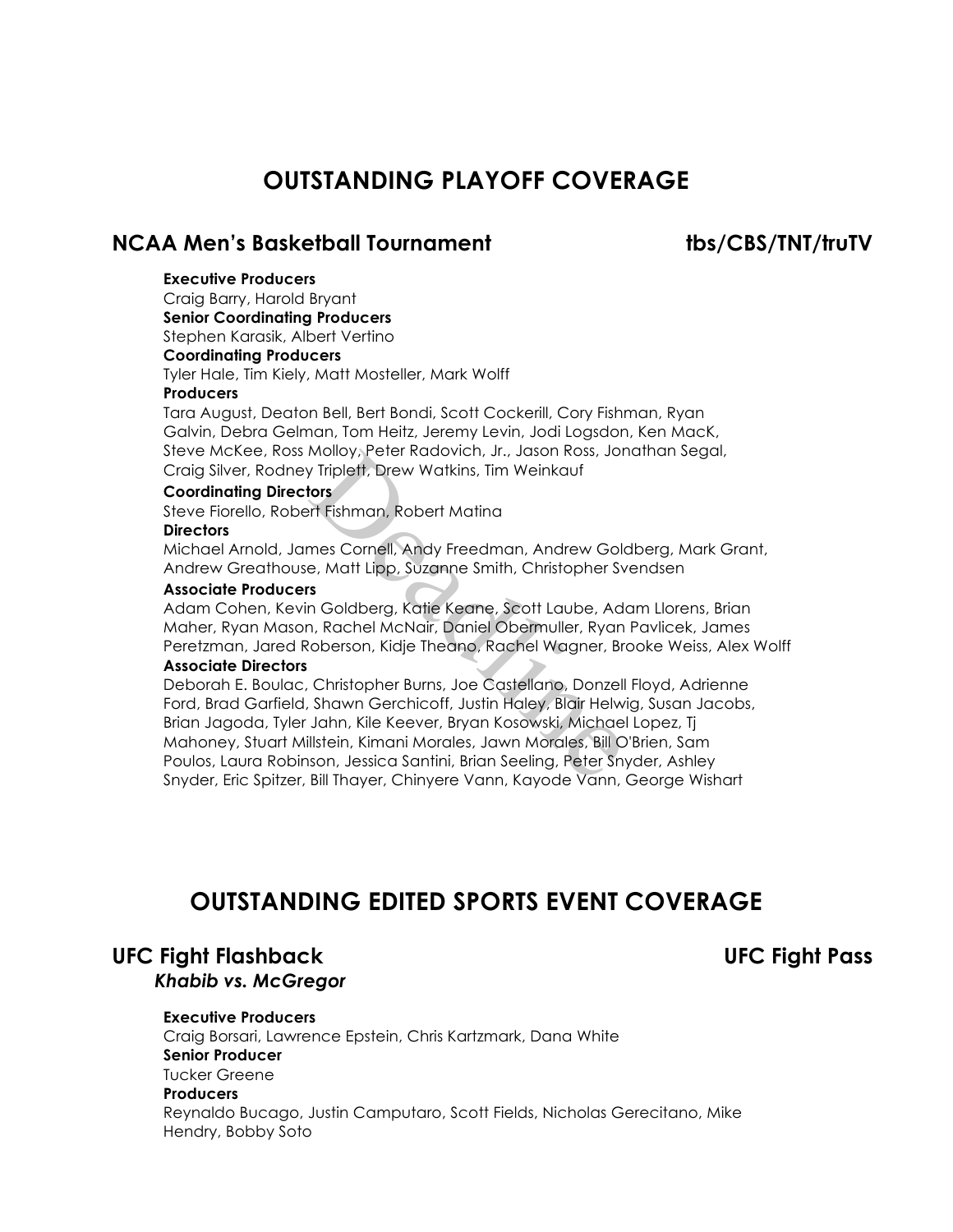# **OUTSTANDING EDITED SPORTS SPECIAL OR SERIES**

# **24/7 HBO**

*Kelly Slater*

**Executive Producers** Rick Bernstein, Peter Nelson, Bentley Weiner **Producers** Matthew Chase, Abtin Motia, Thomas Odelfelt **Associate Producers** Christian Goewey, Ryan Lohuis, Ryan Polukord, Jessica Vogt Johnston **Operations Producers** Ken Clausen, Liam Mulvey

# **OUTSTANDING ESPORTS COVERAGE**

# **League of Legends World Final YouTube**

*[Riot Games]*

### **Executive Producers**

John Needham, Dirk Niestadtkoetter, Jp Shub, Dave Stewart **Senior Producer** Scott Adametz

# **Producers**

Derrick Asiedu, Brett Beiling, Kevin Bell, Bruno Condez, John Depa, Asa Donat, Eamon Frasher, Marc Hilko, Chris Kelly, Mariko Kelly, Samuel Kordower Chaimson, Jon Lo, Alex Pilaski, Justin Restaino, Anthony Rogers, Janet Shim, Emily Stone, Nick Troop, Kim Van Norman, Chris Ward, Joseph Wu **STANDING ESPORTS COVER**<br>
S<br> **World Final**<br>
S<br>
Readlines (Revin Bell, Bruno Condez, John De<br>
Readling, Kevin Bell, Bruno Condez, John De<br>
Alex Pilaski, Justin Restaino, Anthony Roger<br>
Readlex Pilaski, Justin Restaino, Anth

# **Field Producer**

Charlie Anderson **Directors**

Jakobus Schneider, Clark Smith

# **Operations Producers**

Michael Alchermes, Evan Borg Rondahl, Michael Caal, Carlos Castillo, Jon Daly, Matt Donovan, Elias Inaty, Vicente Jimenez, Kris Johnson, Dave Talavera, Max Trauss

# **Associate Directors**

Reah Chiu, Nhat Nguyen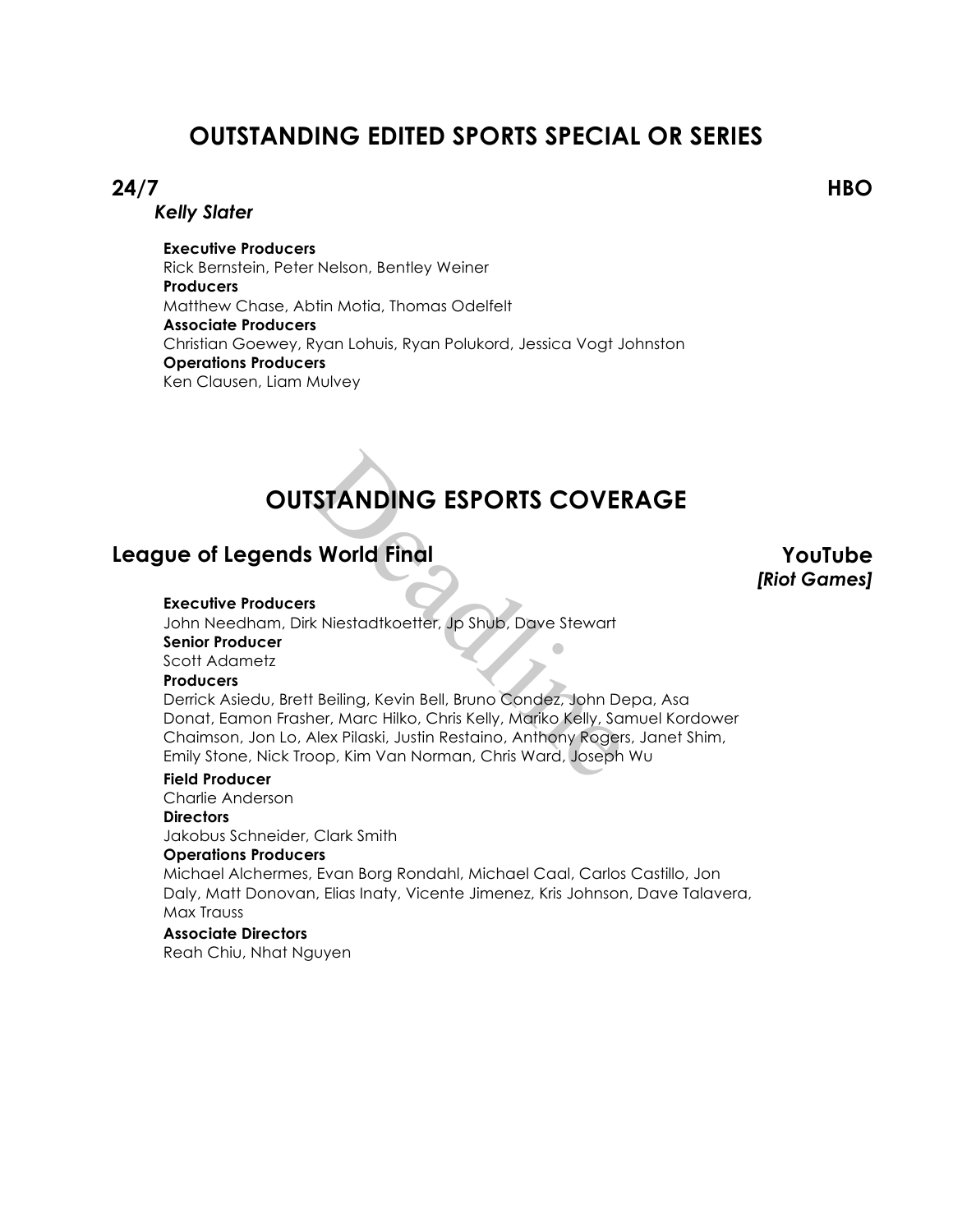# **OUTSTANDING SHORT SPORTS DOCUMENTARY**

# **E: 60 ESPN**

# *Hilinski's Hope*

**Executive Producers** Rob King, Alison Overholt, Andy Tennant **Coordinating Producers** Michael Baltierra, Ben Houser, Neely Lohmann **Supervising Producers** Vin Cannamela, Mike Johns, Heather Lombardo **Producers** Russell Dinallo, Jen Lada **Associate Producers** Tommy Bartlett, Michael Bollacke, Andy Didway, Alex Eliasof **Editors** Jeredy Cruchaga, John Iaquinta

# **OUTSTANDING LONG SPORTS DOCUMENTARY**

# **What's My Name | Muhammad Ali Part I HBO**

*[Sutter Road Picture Company/ Fuqua Films/SpringHill Entertainment]*

### **Executive Producers**

Maverick Carter, Antoine Fuqua, Bill Gerber, LeBron James, Jamie Salter, Paul Wachter, Glen Zipper John Iaquinta<br> **IDING LONG SPORTS DOCU**<br> **Muhammad Ali Part I**<br> **Euqua Film<br>
Sontoine Fuqua, Bill Gerber, LeBron James, Journal** 

**Senior Producer** Kat Samick **Supervising Producer** Steven Leckart **Producer** Sean Stuart **Director** Antoine Fuqua **Associate Producer** Maren Domzalski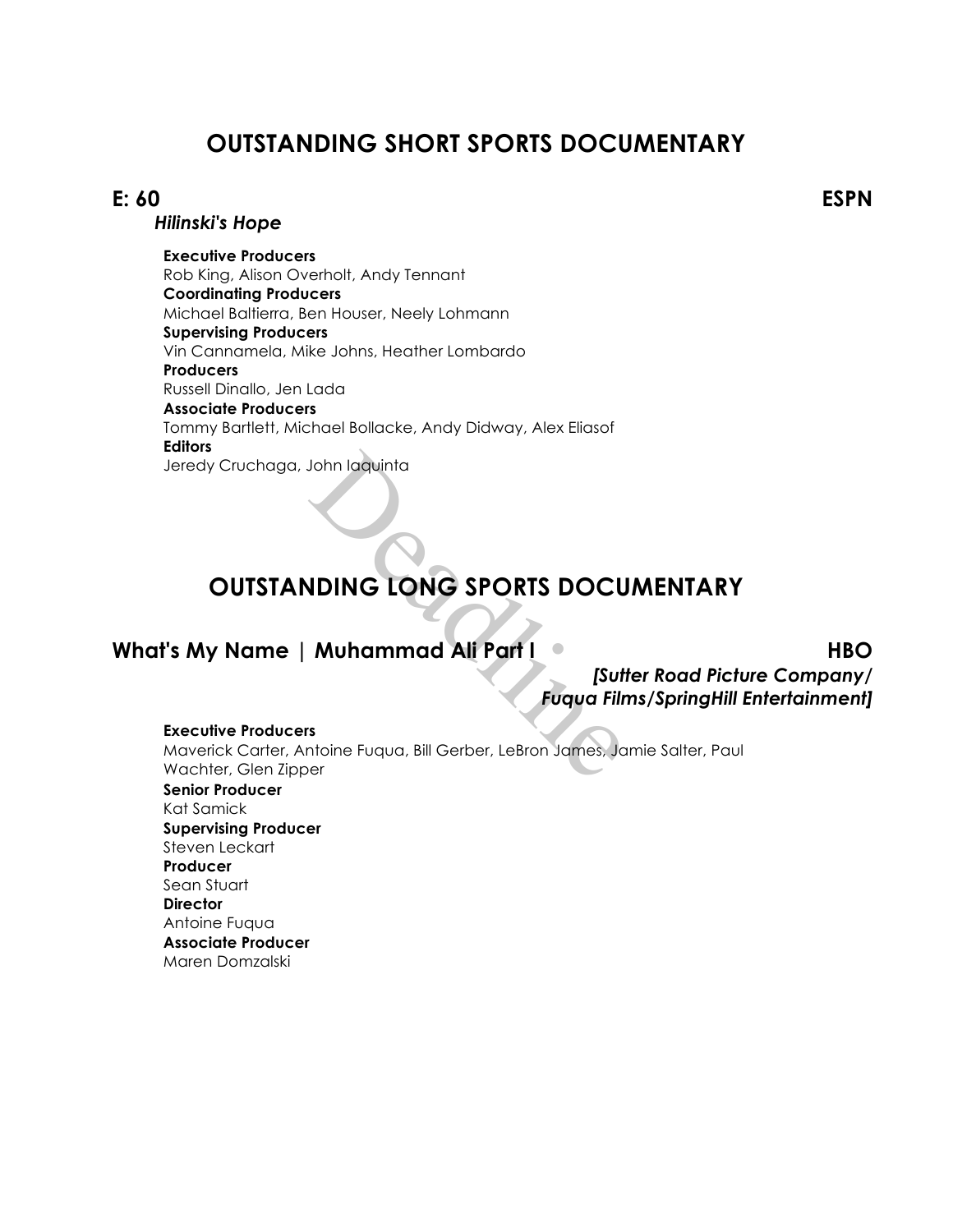# **OUTSTANDING SERIALIZED SPORTS DOCUMENTARY**

# **Last Chance U Netflix**

*[Condé Nast Entertainment/ Endgame Entertainment/ One Potato Productions]*

**Executive Producers** Joe Labracio, Lucas Smith, James D. Stern, Greg Whiteley **Supervising Producers** Andrew Fried, Adam Leibowitz, Dane Lillegard **Producers** Luke Lorentzen, Greg Whiteley **Directors** Luke Lorentzen, Greg Whiteley

# **OUTSTANDING STUDIO SHOW - WEEKLY**

# **Inside the NBA TNT**

### **Executive Producers**

Craig Barry, Albert Vertino **Coordinating Producers** Tara August, Tim Kiely, Matt Mosteller, Drew Watkins **Producers** TANDING STUDIO SHOW - W<br>
S<br>
Vertino<br>
Vertino<br>
Ply, Matt Mosteller, Drew Watkins<br>
V Levin<br>
Nor

Deaton Bell, Jeremy Levin

**Coordinating Director**

### Steve Fiorello **Directors**

Steve Daily, Lee Mabry

### **Associate Producers**

Erron Banks, Phil Barker, Eric Benda, Darrell Bernardo, Donzell Floyd, Hal Gaalema, Shawn Gerchicoff, Mitchell Glass, Brittany Hardy, Alex Houvouras, Michael Kaplan, Sean Kerwin, Matt Lingerfelt, Ann Lutzenkirchen, Audrey Martin, Tyler Price, Garett Ryfa, Jon Scott, Salim Sobers, Brian Sterling, Colleen Sullivan, Dave Trager, Rodney Triplett, Joe Underhill, Karin Weitzman, Kyle Wells, Alix Wells, Rob Wenz, Torrence Wilson, Mike Winslow

# **Associate Directors**

Kristen Brown, Bridget Morris, Olivia Scarlett, Ben Spitalnick, Michele Zarzaca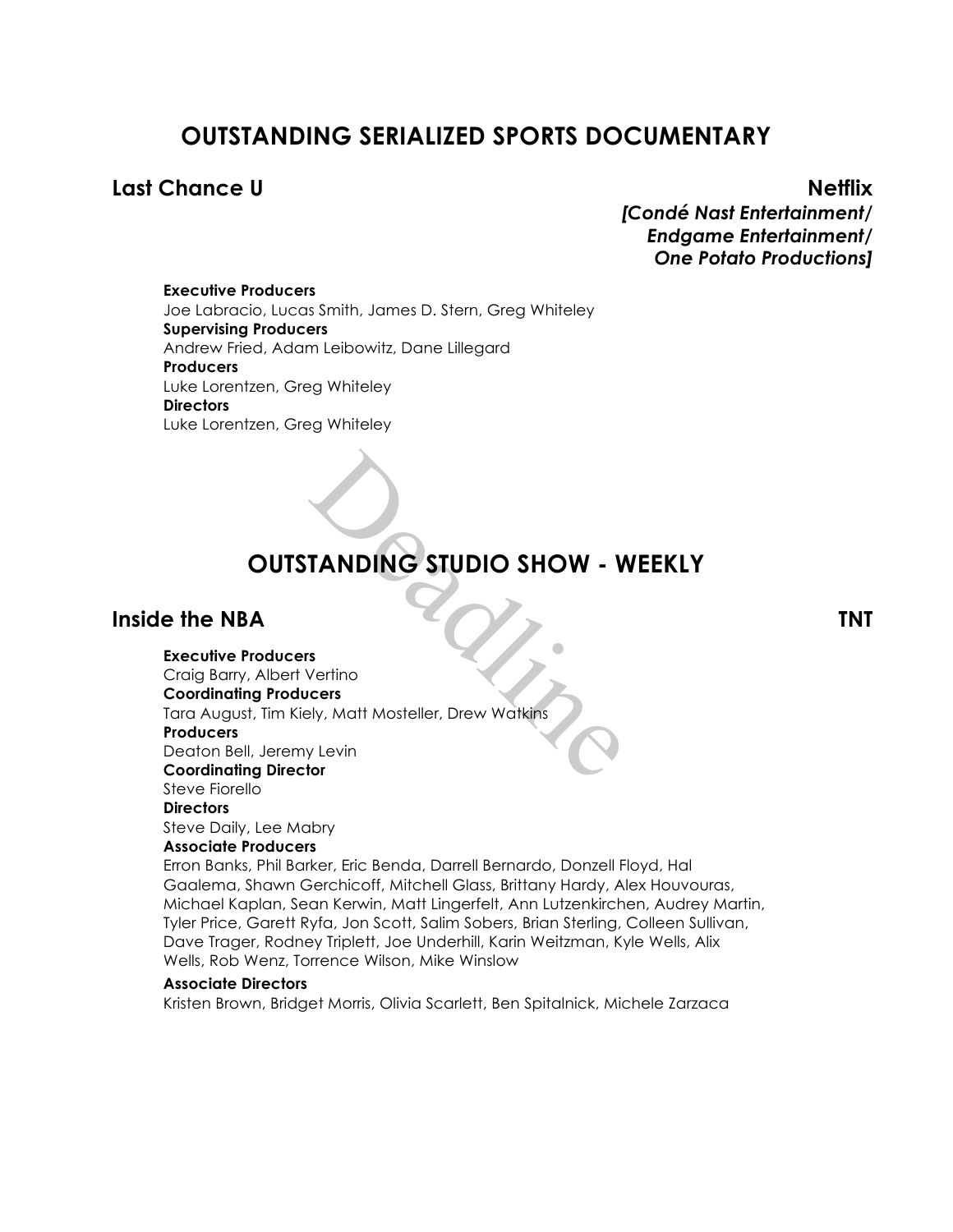# **OUTSTANDING STUDIO SHOW - DAILY**

# **MLB Tonight MLB Network**

## **Executive Producers**

Robert McGlarry, Dave Patterson

# **Senior Coordinating Producers**

Josh Bernstein, Marc Caiafa, Bruce Cornblatt, Chris Pfeiffer, Michael Santini **Coordinating Producers**

Rich Ciancimino, Daniel Coldwell, William Cope, Will Folger, Mitch Green, Douglas Jaclin, Fred King, Ethan Kleinberg, Bryan Meyers, Martin Montalto, Jed Tuminaro, Marc Weiner, Todd Werwa

### **Senior Producers**

Andrew Brenner, Mark Capalbo, Elliott Kalb, Dan Komyati, Chris Roenbeck, Nick Steger, Shannon Valine, Justin White

## **Producers**

Greg Amsinger, Matt Anderton, Sanford Appell, Patrick Armstrong, Scott Braun, Eric Byrnes, Sean Casey, Josh Chaplin, Fran Charles, Chris Collins, Bob Costas, Ron Darling, Ryan Dempster, Mark DeRosa, Tony Ferraiolo, Danny Field, Robert Flores, Cliff Floyd, Peter Gammons, Joe Girardi, James Glynn, Mark Grillo, John Hart, Jon Heyman, Anthony Jimenez, Micah Karg, Brian Kenny, Al Leiter, Mike Lowell, Pedro Martinez, Moses Massena, Stephen Nelson, Dan O'Dowd, Carlos Pena, Dan Plesac, James Potocki, Harold Reynolds, Bill Ripken, Steven Rodriguez, Ken Rosenthal, Jason Roy, Richard Savino, Jim Serratore, Joel Sherman, John Smoltz, Paul Solga, Ian Theodoridis, Jim Thome, Steve Tronzano, James Urban, Dave Valle, Matt Vasgersian, Tom Verducci, Matt Yallof ith Anderton, Sanford Appell, Patrick Armstrean Casey, Josh Chaplin, Fran Charles, Cr<br>
1, Ryan Dempster, Mark DeRosa, Tony Ferra<br>
Cliff Floyd, Peter Gammons, Joe Girardi, Jant, Jon Heyman, Anthony Jimenez, Micah<br>
ke Lowell

### **Segment Producers**

Marc Adelberg, Ashley Allen, Erik Altano, Hera Andre-Bergmann, Matt Appel, Chris Arnowich, Andrew Batti, Michael Benjamin, James Broyd, Nicholas Buffum, Alex Buford, Kyle Casey, Matthew Ciancimino, Haley Costello, Michael Dellostritto, Ilana Elberg, Jennifer Folger, Ben Friedfeld, Timothy Fryer, Arnold Fucci, Ryan Gilbert, Steven Giue, Art Guglielmo, Patrick Guthrie, Adam Helfgott, Nick Hesketh, Sean Hyland, Nigel Jones, David Koplik, Devin Kragh, Daniel Krieg, Casey Kulik, Jonathon Laureano, JD Lindberg, Evan Lubell, Mike Maffei, Kristin McCall Chaplin, Jeremy McCarthy, John McVey, Elsa Mimmo, Brian Murphy, Nick Novielli, Jim O'Hara, Nate Purinton, Chris Scalzo, Adam Schlackman, Dave Scordato, Kirsten Sobecki, Scott Sokol, Scott Spinelli, Michael Treanor, David Van Moffaert, Jon Wenk, Michael Wolan, Brian Yu

# **Coordinating Directors**

Mark Deaver, Michael J. Martin

# **Directors**

Lucas Altman, TJ Asprea, Rick Beczynski, Dan Gentile, Tom Healy, Susan King, Jason Lobb, Tom Meberg, John Moore, Lisa Smith-Greenberg, Greg Stern

### **Senior Associate Producers**

Matthew Baker, Jodi Berlatt, Keith Costas, Brett Kaplan, Marc Matcham, Madelyn McDonald, Jamal Payne, Andrew Reich, Molly Rich, Sam Wilbur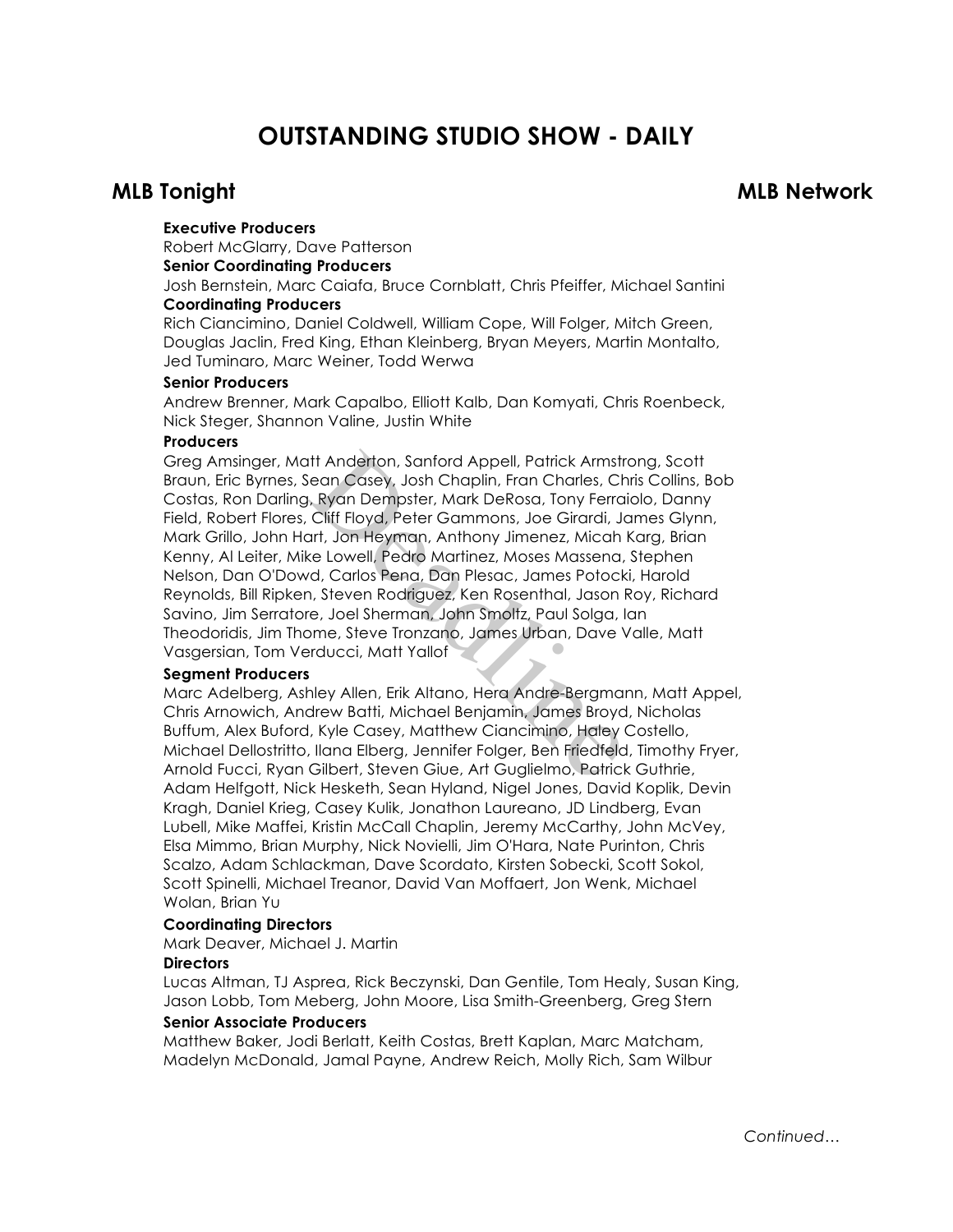# **Associate Producers**

Amir Abed, Daniel Acevedo, Elijah Ackerman, Hector Acosta, Andrew Adams, Brianna Adams, Janae Adams, Darius Alford, Stefan Anderson, Louis Angiolillo, Sam Anthony, Jennie Antonucci, Frank Arigo, Eastin Ashby, Cole Audesirk, Jacob Bader, Amit Badlani, Nicholas Bagnuolo, Gina Bakri, Bryan Barall, Evan Benz, Benjamin Berger, Robert Bevilacqua, Hassan Bhuiyan, Aidan Bitterman, Carly Blake, Brian Bobal, John Bond, Ryan Bonelli, Christopher Bonetti, Elliot Bonus, Kyle Boris, James Boyle, Bobby Brown, Joseph Brown, Salomon Burstein, Chris Busch, Dominic Campana, Dennis Caniz, Jennifer Cardillo, Andrew Carey, Robert Carney, Morgan Carter, Maggie Chan, Justin Ciccotelli, Emily Cimbal, Brad Cirella, Gigi Clark, Charles Clark Jr., Ryan Cleary, Elizabeth Clifford, Vincent Coccia, Tommy Cody, Spencer Cohen, Tim Conaughton, Donna Conrad, Andrew Conte, Matt Couture, Daniel Cronin, Michael Cullison, Lauren Czulewicz, Josue Dajes, John Daly, Kristopher Daly, Justin Damiano, Paul Daniels, Frank Dapolito, Christopher Dean, Shawn Desmond, Alissa Devine, Patrick Devir, Robert Diamond, Rob Dickerson, Kevin Dillon, Brianna Dimaggio, Thomas Dinapoli, Kyle Dinges, Conor Donachie, Bobby Dougherty, Ryan Drum, Steve Dugan, Jeffrey Dunlap, Samantha Easterday, Steven Eggert, Patrick English, Erika Evleth, Brian Farrell, Nick Flaherty, Connor Fortier, Kim Fucci, Joshua Gabriel, Christopher Gamez, Alex Ganguzza, Andrew Gelinas, Tyler Gentile, Nicholas Giordano, Jonathan Glass, Samantha Glazier, Benji Goldsmith, Kathryn Gorman, Casey Hamel, Nicole Hansen, Ian Harmand, Conor Hickey, Kevin Hines, Tyler Holland, Colin Holmes, Nicholas Holz, Isaiah Horton, Tiffany Hoyd, Ryan Hrnciar, Jesse Hutchinson, Anthony Iannizzi, Tim Jack, Hutton Jackson, Nikolai Jackson, Michael Johnson, Brendan Jones, Cierra Jordan, Curtis Jorgensen, Janai Juarez, William Kahn, Joshua Kallen, Stephanie Kane, Meredith Kava, Timothy Kenny, Anthony Khelil, John Kluepfel, Ryan Koning, Christian Kouroupakis, Bobby Kraus, Jonathan Kudzmas, Frank Labombarda, John Labombarda, Topher Lane, Tara Lanigan, Jake Lapin, Jonathan Larowe, Shawn Latham, David Lauterbach, Zachary Lecky, William Lee, Jeff Lombardi, Tom Loughran, Matthew Lownes, Mackenzie Lozano, Chris Lucey, Mike Marcello, Kyle Marr, Matt Martingale, Emily Mastrobuoni, Anthony Mattariello, David Matz, Tom Mazur, Talia Mazzarella, Ryan McAdams, Mark McCluskey, Mike McCurry, Paul McGovern, Austin Medina, Cav Meininger, Jeremy Meyer, Justin Michaelson, Martin Mihaly, Patrick Minton, Doug Mittler, Taylor Moore, Anthony Moran, James Morillo, Brandon Moye, Dominick Muccilo, Kyle Mullins, Karishma Nagrani, Stephanie Naranjo, Eric Nehs, Michael Nobile, James Nolan, Craig Nordquist, Matthew Oelbaum, Claudia Olsen, John O'Malley, Matthew Orso, Lucas Ortega, John Padovano, Allison Palmer, Dakota Palmer, Emily Panelas, Vincent Paolella, Robert Parker, Nikko Pasanen, Dominique Patrick, John Patterson, Salina Pellios, Jordan Pensabene, Jon Perez, Caitlin Peterman, Tom Peticca, Peter Petrosino, Brendan Pierce, Jimmy Pirolli, Matthew Pisani, Michael Porricelli, Ryan Powers, Nick Racioppi, Alexa Ramos, Andrew Rohlin, Tom Rome, Neil Romeo, Samantha Ronan, Harris Rooney, Adam Rosenbloom, Jack Ross, Eric Rossi, Benjamin Roth, Justin Rouzier, Jason Russo, Gregory Rycharski, Matt Rzodkiewicz, Kevin Sammut, Matt Saporito, Harris Schoenfeld, Tim Schulze, Sarah Schum, Lara Schutz, Doug Schweibel, Matthew Searle, Jason Seekamp, Tim Shanahan, Alex Shapiro, Samantha Siciliano, Lee Sinins, Biko Skalla, Michael Slavit, Brian Slone, Benjamin Smith, Eric Sole, Corey Spina, Sabrina Stampe, Jeffrey Stansbury, Garrett Steffe, Ryan Sullivan, Ryan Szabo, es, Conor Donachie, Bobby Dougherty, Rycker, State Chapter, State Chapter, State Chapter, Nick Flaherty, Connor Fortier, Kim Fucher Gamez, Alex Ganguzza, Andrew Gelinas, Jonathan Glass, Samantha Glazier, Benji Casey Hamel,

*Continued…*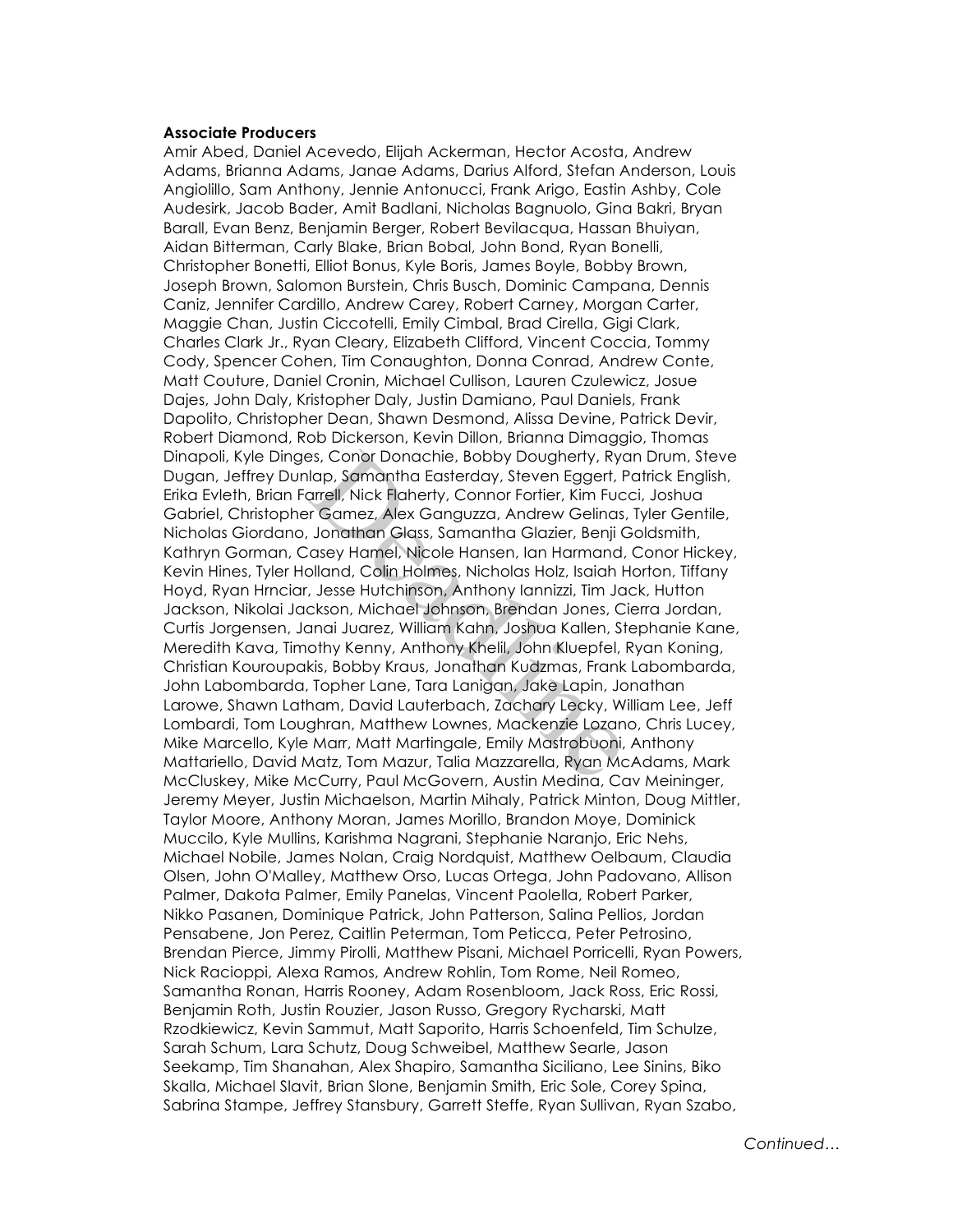Alex Taglieri, Troy Taroff, James Taubl, Jake Tedesco, Carley Thomas, Trevor Thompson, Jose Torres, Lindsey Treanor, Sarah Tucci, Chris Turner-Demondo, Emily Tyree, Ryan Upperman, Jonathan Velazquez, Jacob Vernick, Michael Villani, Wayne Wanzor, Robert Wass, John Welch, Ashley Wellington, Brendan Werner, Julian Whigham, Kelly Whritenour, Eileen Wickline, Matthew Wieselthier, Sam Wild, Katy Williams, Bobby Yan, Ryan Zalduondo, Michael Zawisza, Matthew Zitt

### **Operations Producers**

Karen Ganjamie, David Maybrown, Caron Scott, Anna Marie Scotti

# **Associate Directors**

Christopher Bracey, Camp Childers, Joelle Ciampaglia, John Dubon, Bryan Fennessey, Ken Henderson, Kerry Jackson, Nick Juliano, Michael Kaas, Keith Kielty, Melissa Melendez, Margaret Murphy, Brian Sales, Michael Sober

### **Stage Managers**

Scott Ahrens, Todd Bivona, Jourdan Chiavaro, Rashad Milton, Shaun M. Regan

# **OUTSTANDING STUDIO SHOW - LIMITED RUN**

# **NFL 100 All-Time Team NFL Network**

*[NFL Films]*

### **Executive Producers**

Pete Abitante, Patrick Kelleher, Ross Ketover, Peter O'Reilly, Brian Rolapp, Hans Schroeder Deadline

### **Senior Coordinating Producers**

Keith Cossrow, Ken Rodgers

# **Senior Producers**

Steve Menzel, Joe Zucco **Associate Producers**

Jack Andrade, Kaley Campen, Patrick Chambrovich, Anne Duffy, Emma Fields, Kathy Jacobsen, Rachel Micali, Brandon Murphy, Erin O'toole, Micaela Powers, Brigitte Rogers, Chris Willis, Maryann Wimberly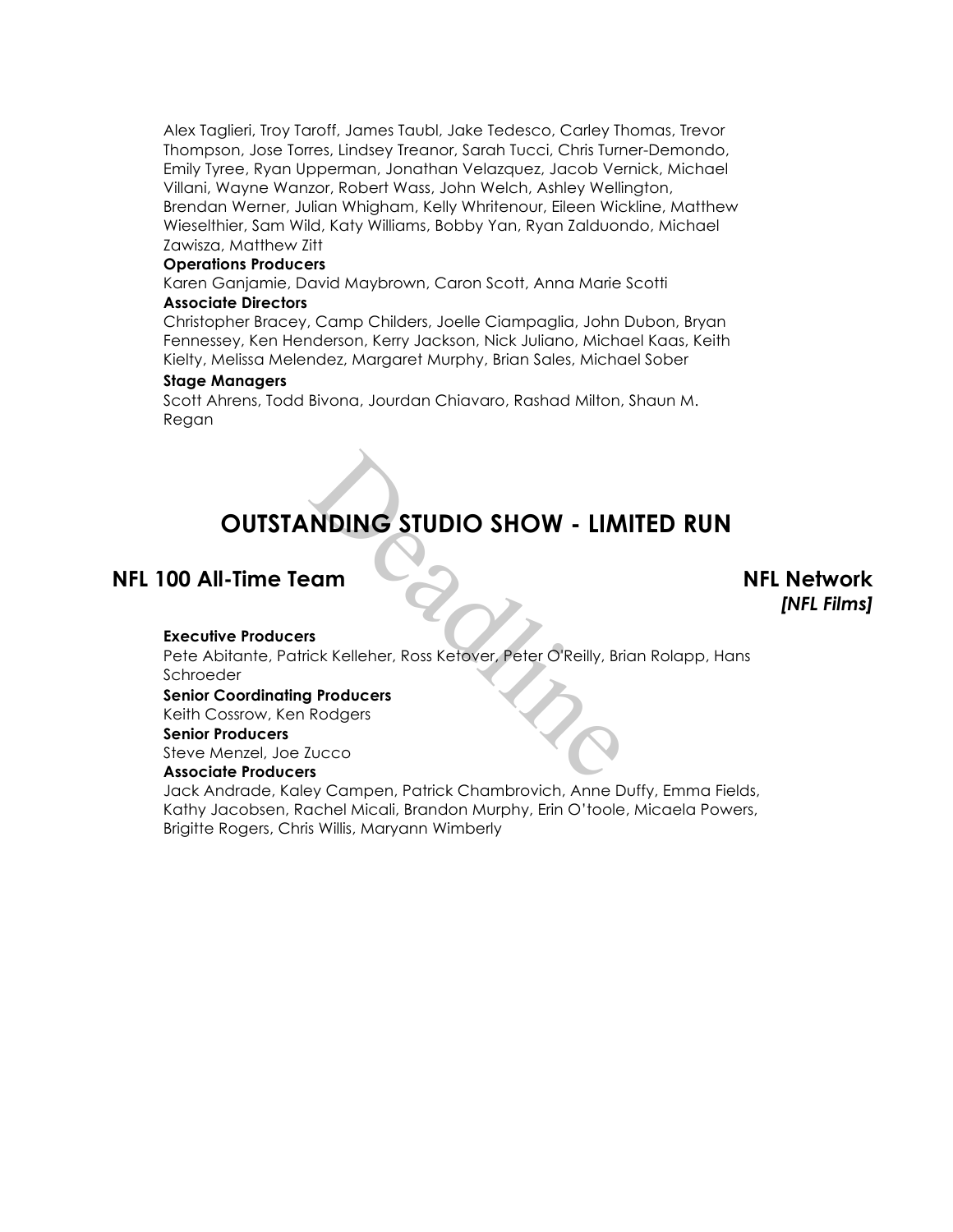# **OUTSTANDING SPORTS NEWS/FEATURE ANTHOLOGY**

# **SC Featured ESPNews**

### **Executive Producers**

Judson Burch, Stephanie Druley, Jill Frederickson, Craig T. Lazarus, José Morales, Jack Obringer, Jimmy Pitaro, Connor Schell, Victor Vitarelli, Norby Williamson

# **Coordinating Producers**

Greg Jewell, Patricia Mays

# **Supervising Producers**

Jeff Ausiello, Gustavo Coletti, Lydelle King, Lindsay Rovegno, Benjamin Webber, Denny Wolfe

# **Feature Producers**

Barry Abrams, Luis Aldea, Susan Ansman, Danny Arruda, Steve Buckheit, Zachary Budman, Lizette Castaneda, Tina Cerbone, Jennifer Chafitz, Jon Fish, Miriam Greenfield, Scott Harves, Aaron Johnson, Sara Johnson, Kristen Lappas, Dale Mauldin, Michael O'Connor, Kris Schwartz, Lauren Stowell, Stevland Wilson

### **Associate Producers**

**Executive Producers**

Alex Brewer, Kevin Burns, Joe Canali, Michelle Caouette, Paul Caruthers, Torey Champagne, Jenna Contreras, Gavin Cote, Josh Drake, Chris Duzan, Scott Frankel, Irving Gomez, Harry Hawkings, AJj Irish, Aliyyah Jackson, Margo Krampitz, Robert Labay, David Lynch, Diego Martini, Daniela Marulanda, Matt McCormick, Cameron Moon, Salim Moore, Jason Morris, Tim Mullen, Rosie Nakamura, Scott O'Leary, David Pierpont, Zach Prichard, Meghan Robinson, Tory Roy, Jason Sanchez, Adam Schaub, Albert Solans-Rubio, Julia Theaman, Josh Vorensky, Luke Williams, Warren Wolcott Connor, Kris Schwartz, Lauren Stowell, Stev<br>
Surns, Joe Canali, Michelle Caouette, Paul<br>
a Contreras, Gavin Cote, Josh Drake, Chris<br>
ez, Harry Hawkings, AJj Irish, Aliyyah Jacksc<br>
bay, David Lynch, Diego Martini, Daniela M

# **OUTSTANDING SPORTS JOURNALISM**

# *The Squad: 44 Years, 41 Allegations*

**E: 60 ESPN**

# Dwayne Bray, Kevin Merida, Alison Overholt, Andy Tennant **Coordinating Producers** Chris Buckle, Mike Drago, Tim Hays, Mike Johns **Producer** Greg Amante **Directors** Logan Cascia, Bill Roach **Associate Producers** Greg Ellis, Stephen Fiore, Cathy Honeywell, Tonya Malinowski, John Mastroberardino, Charles Moynihan **Associate Directors** Rachel Bujalski, Aaron Frutman, Carl Heinemann **Reporters** Mark Fainaru-Wada, Mike Kessler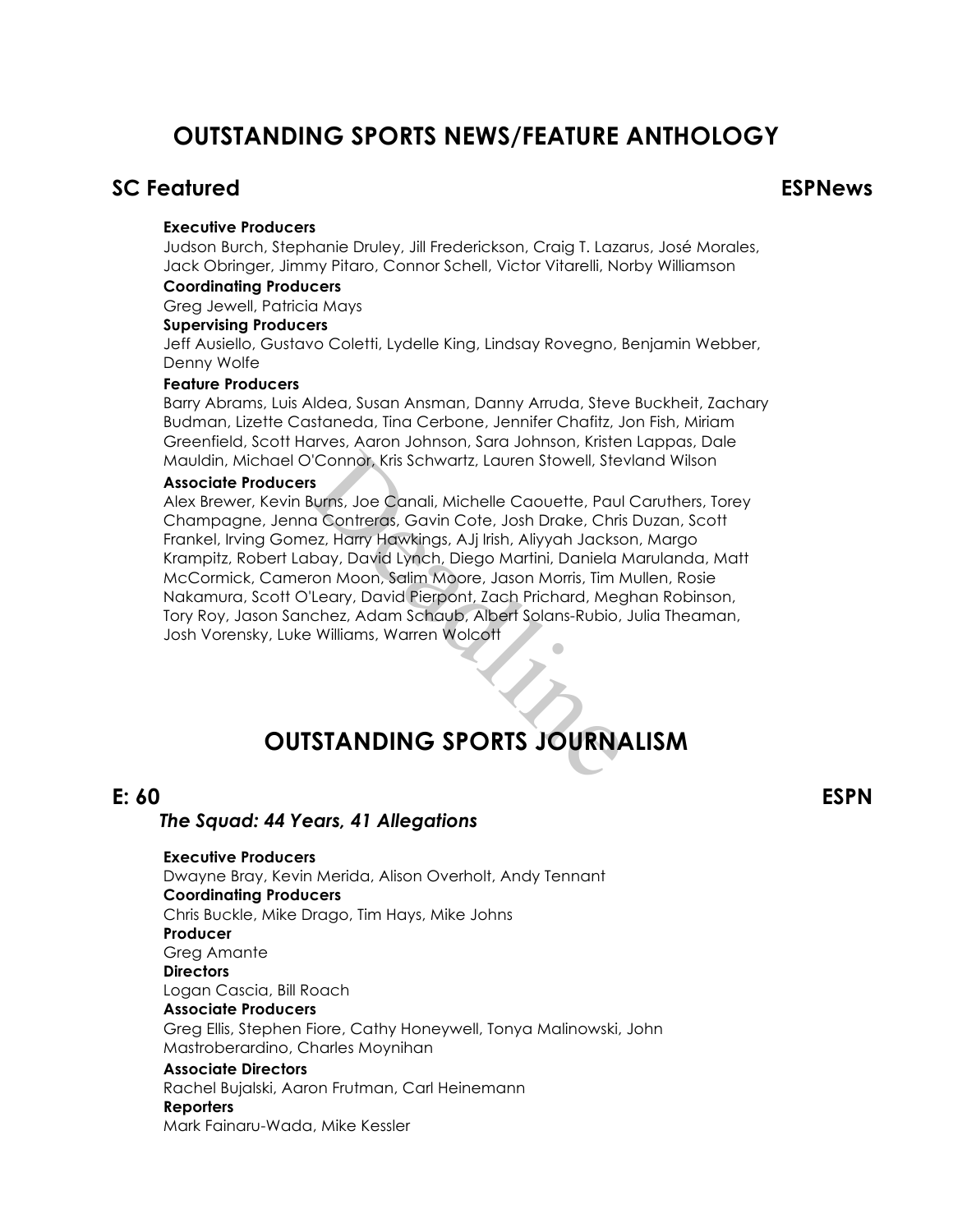# **OUTSTANDING SHORT FEATURE**

# **NCAA Golf Championships Golf Channel**

*Life Without Katie: The Jason Enloe Story*

# **Executive Producer**

Molly Solomon **Coordinating Producers** Matthew Hegarty, Kory Kozak, Alan Robison **Senior Producer** Geoff Russell **Producer** Adrienne Gallagher **Director** Quinton Brogan **Associate Producers** Kelly Casas, Jarrod Ficklin **Reporter** Ryan Lavner **Editor** Derek Kuchman s<br>Fickline<br>DUTSTANDING LONG FEATU

# **OUTSTANDING LONG FEATURE**

# **SC Featured ESPN** *Taquarius Wair: Unstoppable*

### **Executive Producers**

Craig T. Lazarus, José Morales **Supervising Producer** Benjamin Webber **Producer** Lauren Stowell **Associate Producers** Salim Moore, Julia Theaman **Associate Directors** Chase Brandau, Tom Furcillo, Nick Mihalevich, Mark Tarman, Alexander Zoltai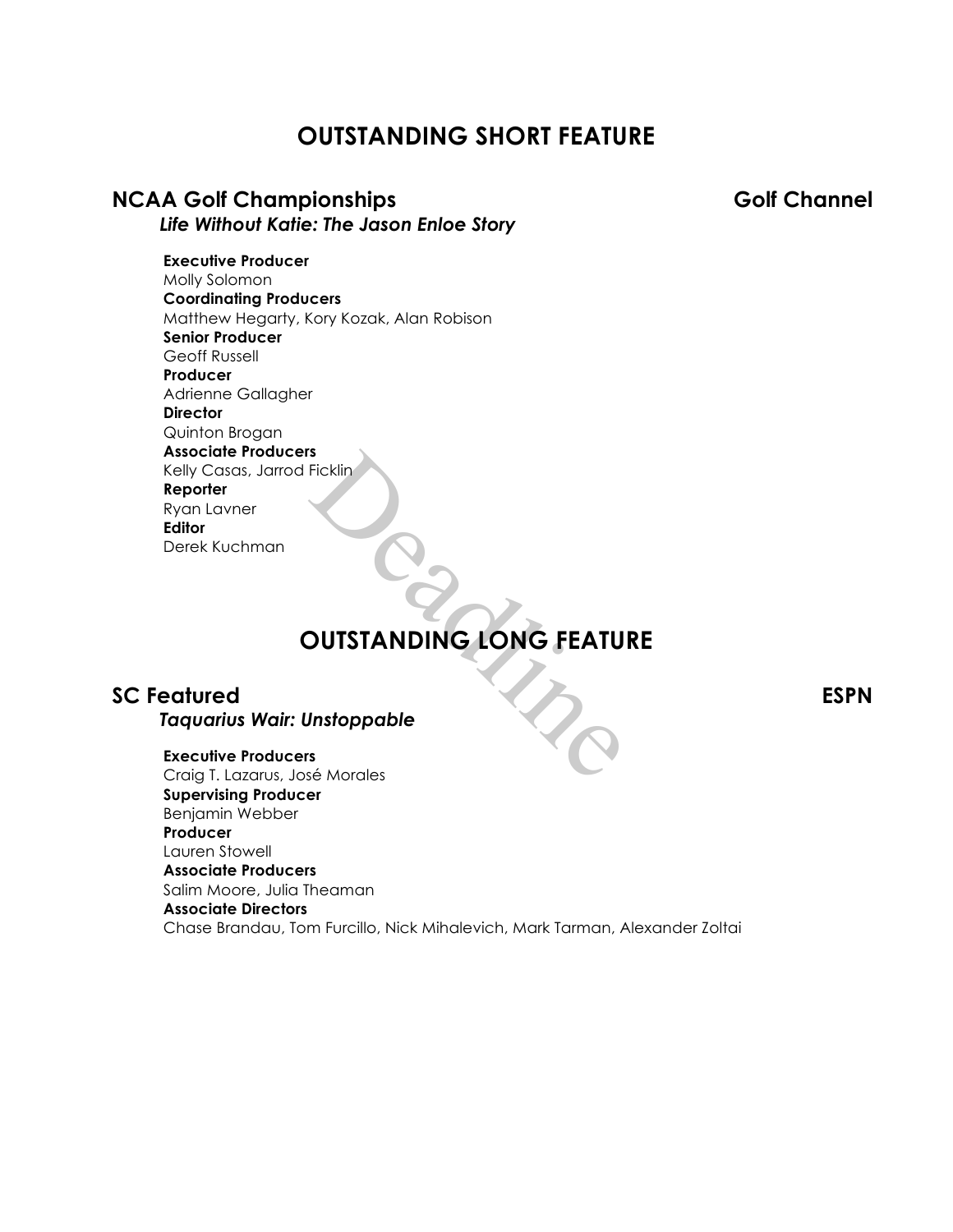# **OUTSTANDING OPEN/TEASE**

**Super Bowl LIV FOX** *Next 100 [72andSunny/Prettybird]*

**Executive Producers** Glenn Cole, Tim Ellis, Bill Richards, Eric Shanks, Mark Silverman, Brad Zager **Coordinating Producers** Jacob Ullman, Tanya Zaccaro **Senior Producers** Ali Brown, Lucy Hallowell **Supervising Producers** Nicole Haase, Melvin Lenzy **Producers** Katie Martin, Matt Wersinger, Richie Zyontz **Coordinating Directors** Garrett Radford, Chris Ruh **Directors** Max Malkin, Rich Russo **Senior Associate Producer** Katie Gaul **Associate Directors** Zach Hilder, Moira Hurley Dans Car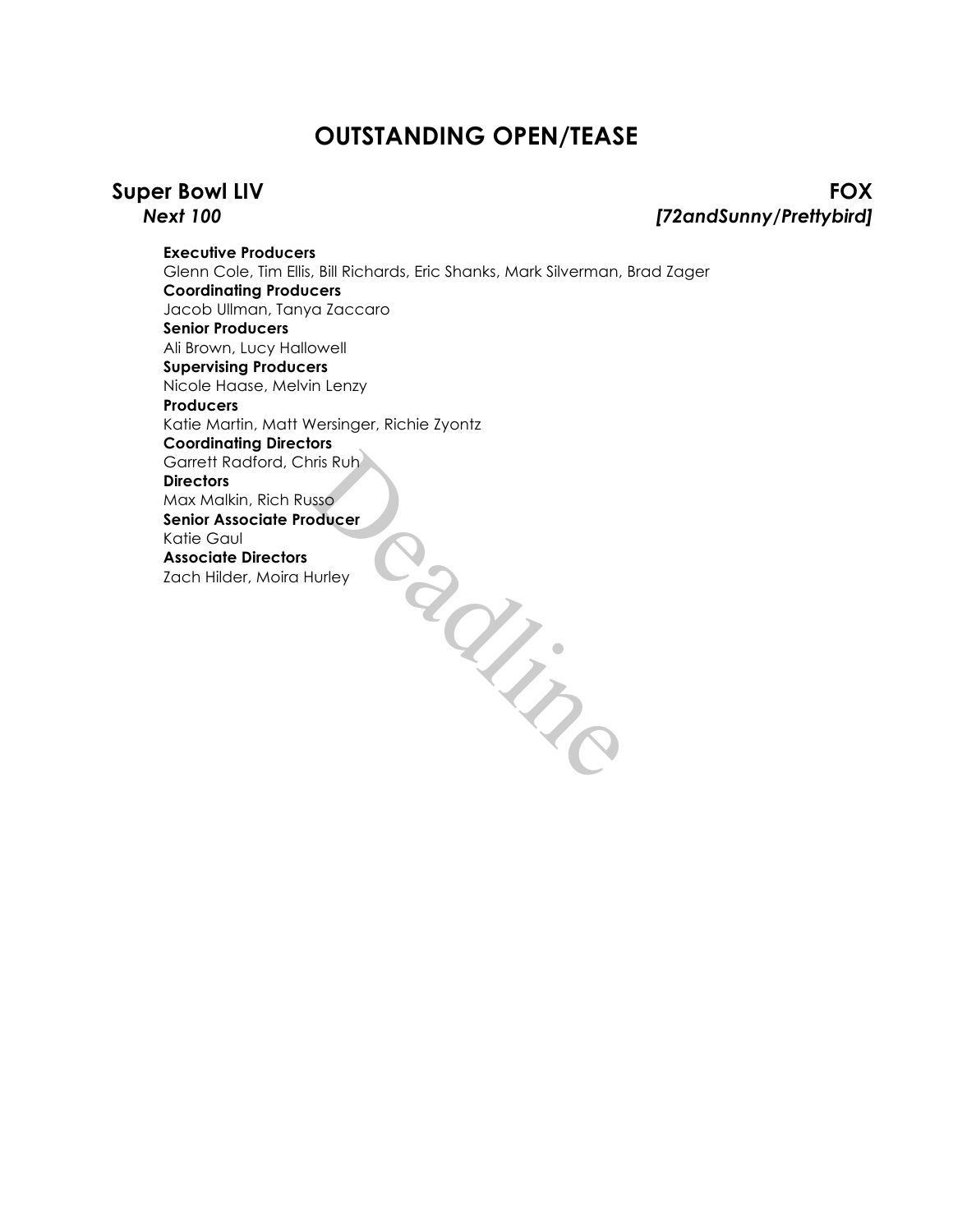# **OUTSTANDING TRANS-MEDIA SPORTS COVERAGE**

# **NFL 100 Greatest & All-Time Team NFL Network**

### **Executive Producers**

Peter Abitante, Keith Cossrow, David Jurenka, Pat Kelleher, Ross Ketover, Ronit Larone, Peter O'Reilly, Tracy Perlman, Mark Quenzel, Brian Rolapp, Hans Schroeder, Ian Trombetta

### **Senior Producers**

Leo Amos, Kara Costa, Matt Cummings, AJ Curry, David Feldman, Scott Koppenhaver, Alissa Lieppman, Steve Menzel, Sana Merchant, Paul Monusky, Anthony Smith, Jason Weber, Joe Zucco

# **Producers**

Justin Anderson, Philip Eident, Erin Gripp, Chase Keep, Steven Lee, Dominique Madruga, Scott O'Malley, Chelsea Stark-Jones, Ruth Wels, Theodore Wright, Casey Zeiders

### **Segment Producers**

Greg Bocchetti, Courtland Bragg, Tom Brant, Kevin Bushman, Jeff Cameron, Darrell Campbell, Greg Frith, Rob Gill, Julia Harmon-Dissinger, Pat Harris, Jay Jackson, Jaci John, Jeff Larsen, Steve Lucatuorto, Eric Monaco, Katie Morello, Michelle Navarrete, Micaela Powers, Eric Reed, Gerry Reimel, Terrell Riley, Brian Rosenfeld, Margaret Ruffing Morris, Tim Rumpff, Adam Ryan, Jeremy Saidel, Chip Swain, Kobi Theiler, James Weiner, Mike Wimmer, Angela Zender

### **Associate Producers**

Dan Aburn, Jack Andrade, Ameya Banks, Emily Barkann, Brad Boim, Kaley Campen, Patrick Chambrovich, Mike Civiello, Will Conover, Addison Coston, Britt Deise, Dakota Diel, Jordan Dolbin, Anne Duffy, Marco Escalante, Jack Farrow, Carly Fasciglione, Emma Fields, Devin Foster, Mike Gallegos, Rose Garcia, Justin Goldman, Courtney Graham, Bryce Gustafson, Colin Huber, Katrina Issa, Kathy Jacobsen, Malik Jiffry, Sam Katzman, Danny Keck, Nadia Kim, Katie Kordesh, Josh Lightner, Greg Louie, Adam Mayo, Chris McAvey, Alejandro Mendez, Alicia Meyer, Rachel Micali, Kim Miller, Bryndon Minter, Lisa Morgan Simon, Brandon Murphy, John Orfanopoulos, Erin O'Toole, Meghan Payton, Eric Peters, Courtney Rice, Brigitte Rogers, David Singer, Greg St. Clair, Lori Teig, Christine Thuruthiyil, Nick Toney, Ryan Travis, Kevin Vu, Jeremy Wabiszczewicz, Hunter Weiss, Cameron Widerman, Chris Willis, Kris Wilson, Maryann Wimberly i<br>Bourtland Bragg, Tom Brant, Kevin Bushman,<br>Sreg Frith, Rob Gill, Julia Harmon-Dissinger, I<br>Jeff Larsen, Steve Lucatuorto, Eric Monac,<br>Micaela Powers, Eric Reed, Gerry Reimel,<br>Heller, James Weiner, Mike Wimmer, Angela<br>Sta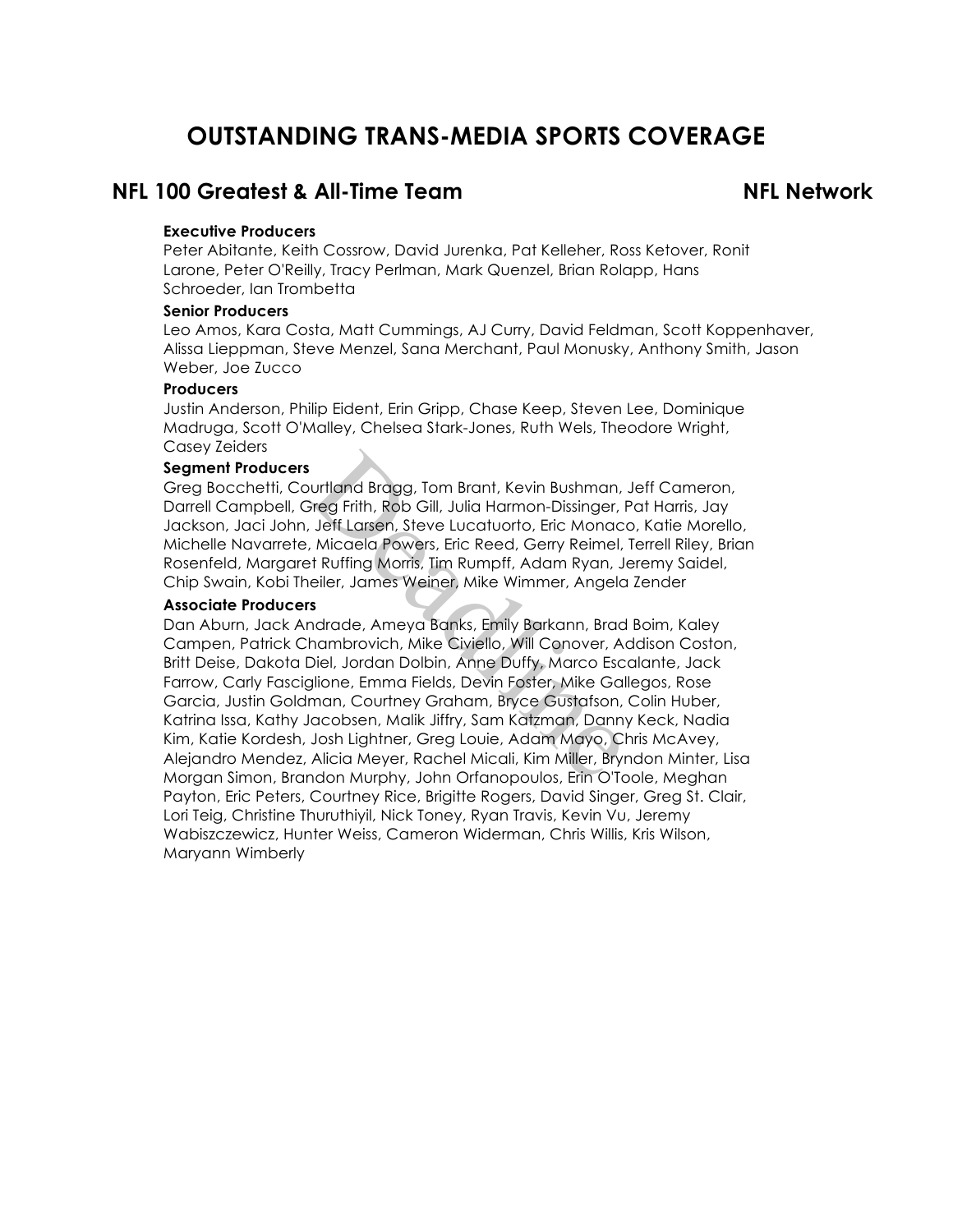# **OUTSTANDING DIGITAL INNOVATION**

# **Red Bull Rampage Red Bull TV**

*Virtual Production*

# **Executive Producers**

Scott Bradfield, Charlie Rosene, Sumesh Thakur, Derek Westerlund, Ryan Whitehead **Coordinating Producer** Sophie Hirsch **Senior Producers** Colin Macaulay, Claude Merkel, Ned Radovic **Supervising Producer** Joseph Robbins **Producers** Ben Carlin, Nathanael Horton, Cory Horton, Tony Kinkela, Øystein Larsen **Senior Director** Jeremy Grant **Director** Terry Lingner **Associate Producers** Josh Markus, Miguel Perez S<br>Deadlines<br>TANDING SOCIAL TV EXPER

# **OUTSTANDING SOCIAL TV EXPERIENCE**

# **#SandlotToTheShow MLB Network**

**Executive Producers**

Mary Beck, Robert McGlarry **Coordinating Producer** Tim Shanahan **Supervising Producers** Mark Capalbo, Rich Ciancimino, Gigi Clark, Billy Lee, Nikko Pasanen, Chris Roenbeck, Harris Schoenfeld **Producers** Mark DeRosa, Robert Flores, Arnold Fucci, Bill Ripken **Associate Producers** Bobby Brown, Steve Dugan, Nicholas Giordano, Madelyn McDonald,

Andrew Reich, Molly Rich, Eric Rossi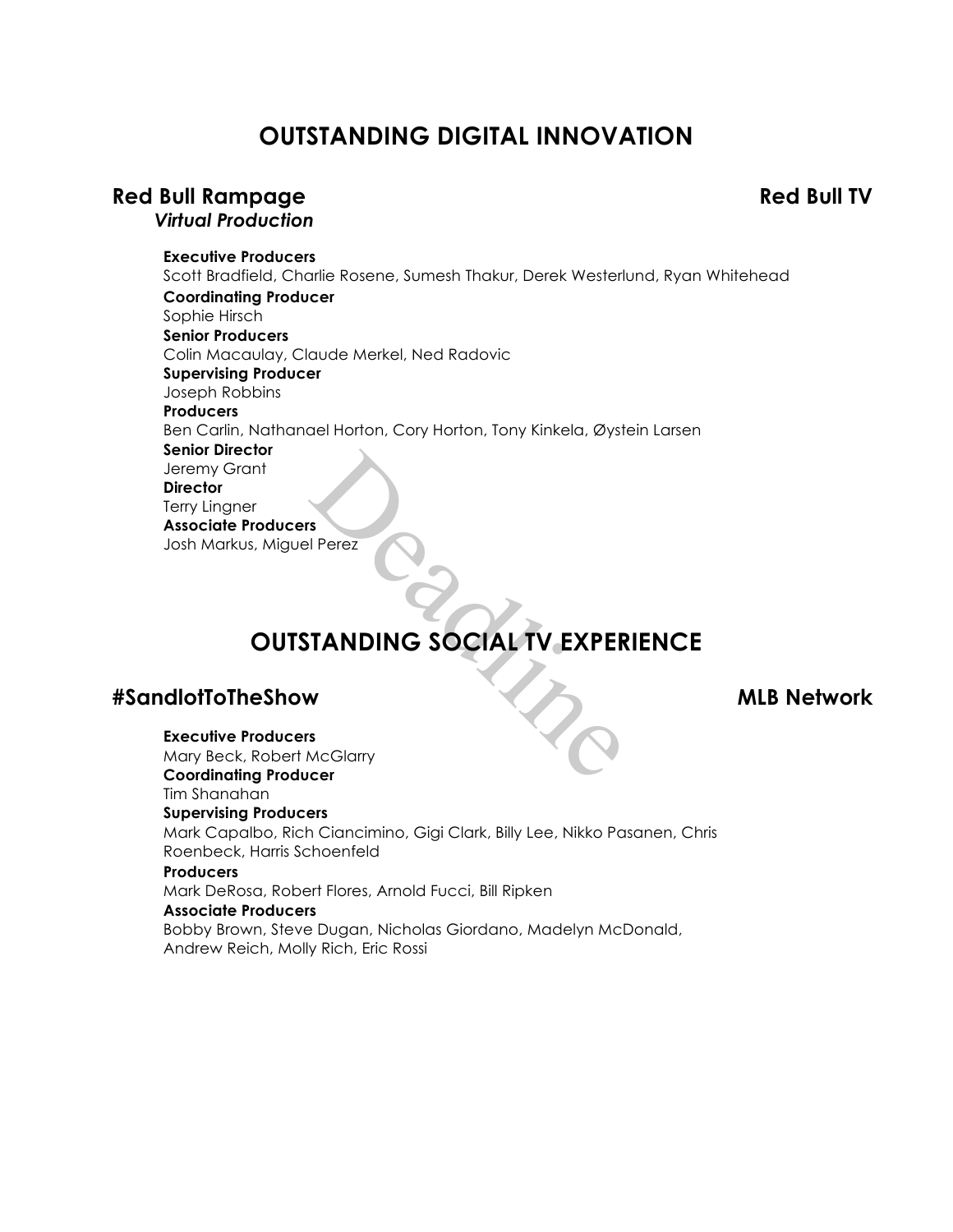# **OUTSTANDING SPORTS PERSONALITY - STUDIO HOST**

**Ernie Johnson TNT**

# **OUTSTANDING SPORTS PERSONALITY - PLAY-BY-PLAY**

**Mike Emrick NBC/NBCSN**

# **OUTSTANDING SPORTS PERSONALITY - STUDIO ANALYST**

**Charles Barkley TNT**

# **OUTSTANDING SPORTS PERSONALITY - SPORTS EVENT ANALYST** S SPORTS PERSONALITY - ST

**Kirk Herbstreit ESPN/ABC**

# **OUTSTANDING SPORTS PERSONALITY - SPORTS REPORTER**

**Tom Verducci FOX/MLB Network**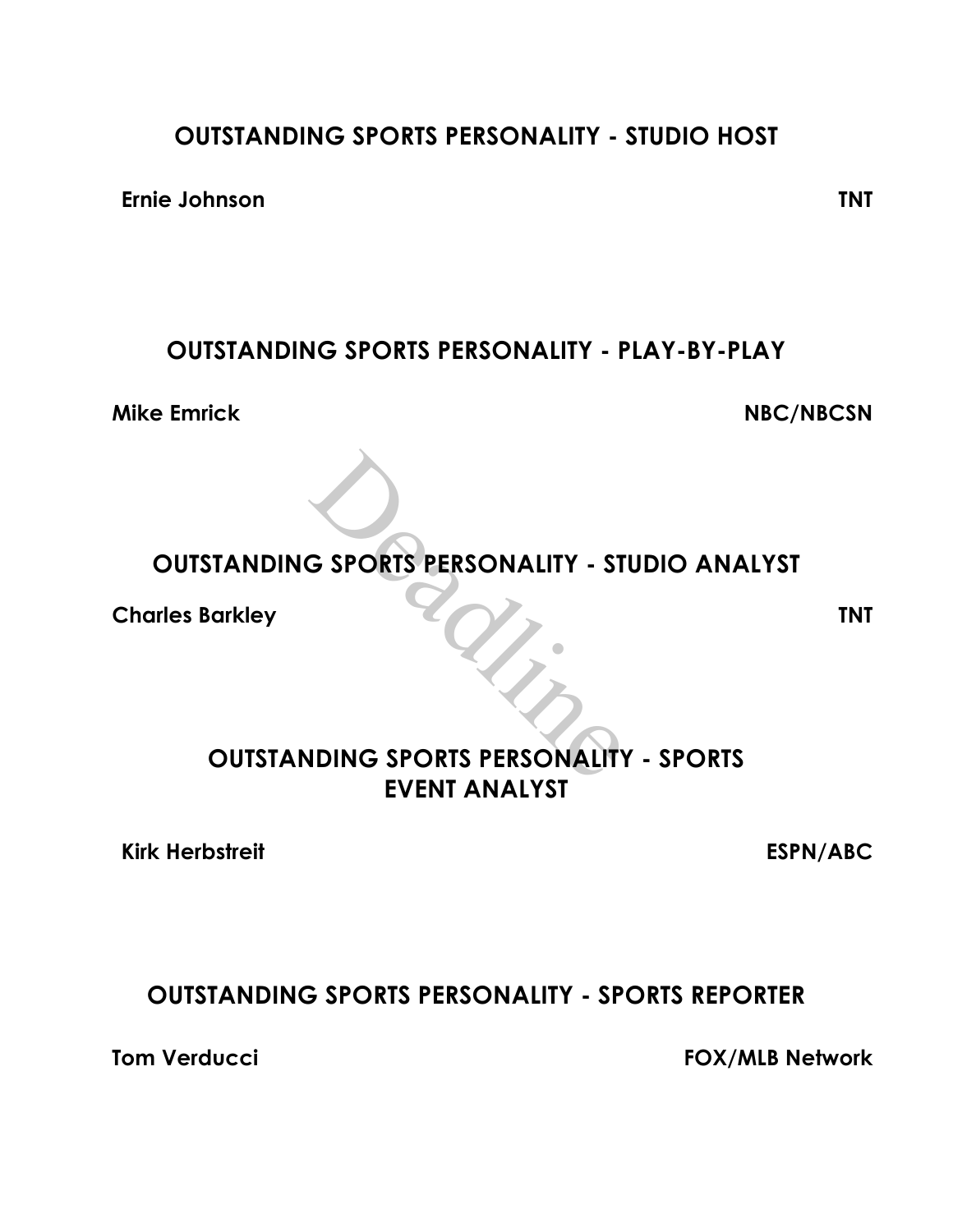# **OUTSTANDING TECHNICAL TEAM REMOTE**

# **The Masters CBS/CBS Sports Network**

## **Technical Supervisors**

Ken Aagaard, Tim Aitchison, Steve Alhart, Christopher Barrett, Nick Barrows, Dan Beard, Komal Bhukhanwala, Erik Bjorkquist, Diane Bowden, Rich Bracco, Susan Brown, Kevin Burroughs, Pat Capperis, Trevor Carlson, Matt Caron, Brian Carr, Jason Cohen, Ed Coleman, Jason Conway, Bernie Courtney, Dan D'Arienzo, Scott Davis, Ben Dieterich, George Dimotheris, Scott Eidson, Alyssa Ferrucci, Daniel Fleming, Rob Flores, Kristen Florian, Michael Francis, Rick Godwin, Mike Gorra, Steve Gorsuch, ross Granger, Larry Hildreth, David Husney, Eveyln Jackson, Bob Jamieson, Scott Jazmin, Steve Jazvac, Dan Johnson, Mike Juliano, Peter Kallander, Kelly Keisler, Danny Kopilnick, Jeff Korotkin, Ray Laird, Lucas Males, Jenna McKeon, Tom McShane, Desta Moe, Chris Monroe, Jed Nesmith, Bill Niehoff, Kris Notari, Brian Nupnau, Phil Peggs, Patty Power, Riley Puglin, Keith Rechtorik, Theron Reddecliff, Duncan Richards, Adam Romanowsky, Tom Ryan, Sonny Ryen, Andy Shanon, Drew Simon, Steve Stern, Craig Stevens, Adam Stouter, John Tomlinson, Jim Weaver, Jerry Wetzel, Edwin Wlasiuk, Briana Yow

### **Senior Technical Directors**

Jonathan Dale, Brent Krzystan, Seth Madway, Lindsey Ploszaj, Theresa Rozic, Scott Sickler, James Tiffee, Bradley Woodall

### **Electronic Camera Persons**

Michael Aagaard, Cody Alexander, Steve Angel, Wesley Archer, Sal Augugliaro, Willard Baker, Pete Barnes, Christopher Bell, Paul Bleam, Murrill Boney, Sean Boring, James Boring III, Gregory Mark Bowden, Sam Brattini, Mike Breaux, John Bruno, Christopher Byrum, Kyle Carbray, Thomas Cassese, Paul Connolly, Donald Cornelli, Jay Cox, Travis Dant, William Denton, David Dzurilla, Daniel Erbeck, Lewis Estes, Joseph Ferlic, David Finch, Caleb Fischer, Tom Francis, Dick Garrett, Steven Gibson, Steven Gibson, William Giglio, Ryan Gorsuch, Eric R. Grubb, Kyle Hagen, John Hannel, Ricky Lee Harrell, Kirk Hepburn, Terrence Hester, Jeffrey Hopson, Terry Jones, Jim Karabin, Jim Kimmons, Jordan Kline, Robert Kormondy, Randall Koury, Tom Kozrowski, Paul Kremer, Edward Krivis, Robert Lawton, Richard Leible Jr., Erik Leidal, Bruce Levitt, Jonathan Mantak, Mike Marks, Mario Mazziotti, Christopher McCullough, Brian McDiarmid, Jeremy McElroy, Scott Milinkov, Kurt Miller, Charles Miller, Isaac Musgrave, Nicholas Myers, Andy Nelson, Christian Neskie, Jon Nieball, Rudy Niedermeyer, Paul Padelsky, Jan Perkins, Jonathan Pope, Ralph Prado, J.K. Rees, Rick Rice, Patrick J. Rondou, Glen Roth, George Rothweiler, Clark Rupert, Brian Saks, Robert Schneider, Mike Serio, Charles Shackleford, Jason Smith, Jackson Smith, Michael Stevens, Robert Stilling, Cayenne Talson, Lucas Thompson, Marc Tippy, Tony Toste, James Wachter, Darren Wargo, Robert Welsh, Mark Wilson, James Michael Wimberley, Scott Winder, Robert Wishnie, John Zappola brik, Theron Reddecliff, Duncan Richards, A<br>Ryan, Sonny Ryen, Andy Shanon, Drew Sim<br>m Stouter, John Tomlinson, Jim Weaver, Je<br>rectors<br>and Krzystan, Seth Madway, Lindsey Ploszaj,<br>James Tiffee, Bradley Woodall<br>**Persons**<br>Cody

### **Graphics Operators**

Laura J Christian, John Ciarkowski, Kathy Grimme, Alan Layton, Ian McCarthy, Monica Mendoza, Elizabeth Mungovan, Craig Robins, Paul Sap, Renee Seidel, Lisa Settles

*Continued…*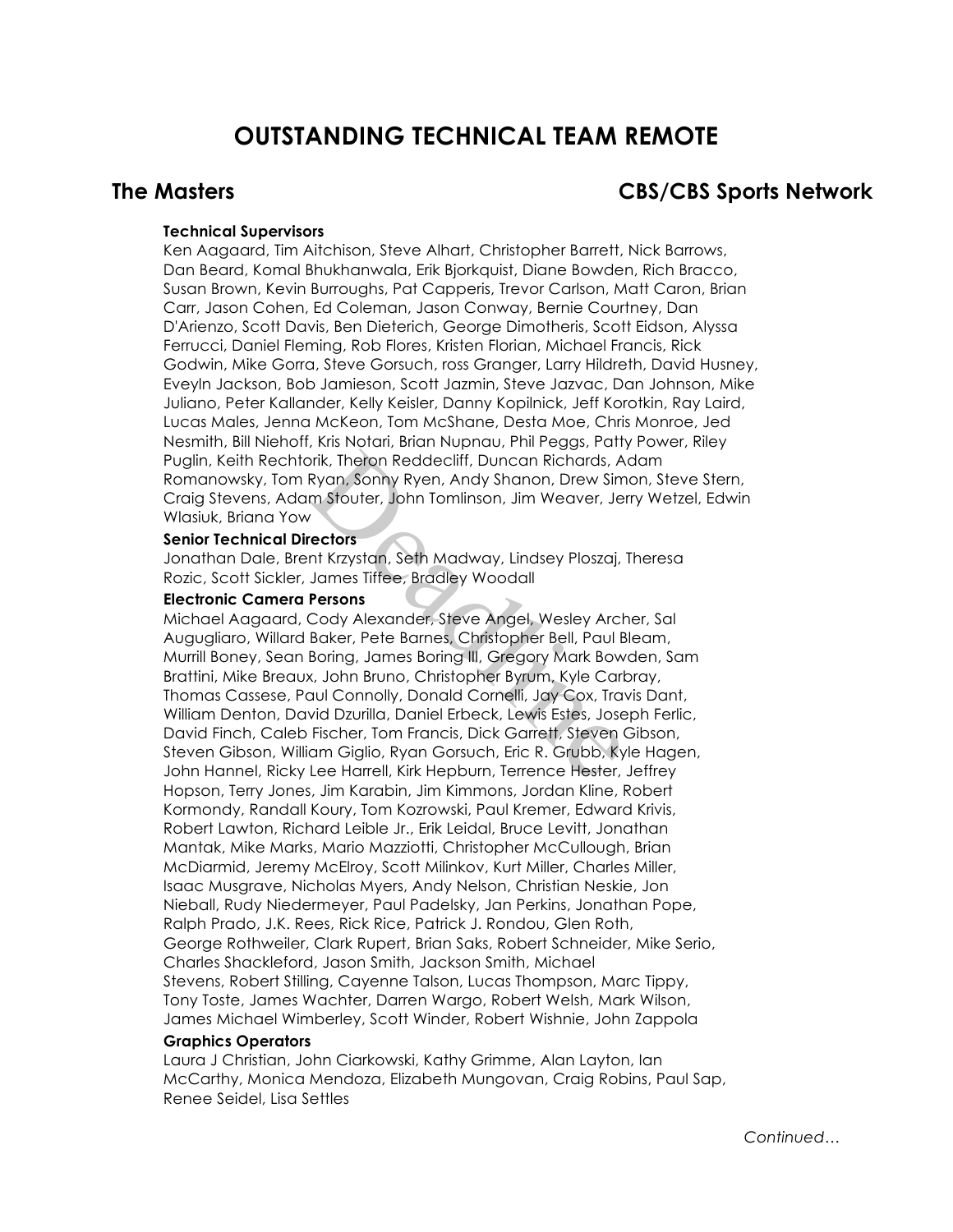### **Senior Audio Engineers**

Phil Adler, Joseph Carpenter, Pete Clark, David Free, David Grundtvig, Peter Puglisi, Peteris Saltans, Edward Soltis, Jack Stocker, Patrick Thornton

### **Audio Engineers**

Gordon Gilliam, Steven Goldfein, Robert Qua, Dave Robertson, Stephen Wieloszynski

### **Audio Assistants**

Trey Baker, Bruce Bodor, Jim Boring Iv, Christopher Ciurleo, Merri Daniel, Kevin Delaney, Brian Delaney, Dan Duffy, Nicolas Gerding, Linal Getchell, Barbara Gulino, Barbara Hanford, Michael Hay, Patrick Houston, Eric Leick, Jason Leick, Anthony Lomastro, John Martin, Kevin McHale, Nicholas Mezin, John Mikity, Danny Mullins, Maxwell Murray, Sean Neidlinger, Victor Permar, Dave Perry, Maree Puglisi, Andrew Rostron, Jose Sanchez, Joseph Sebak, Paul Smith, Robert Swanberg, Richard Thompson, Patrick Thornton, Victor Victoria, Alexander Wieloszynski, Rodney Wolton, Aaron Young

### **Digital Replay Operators**

Drew Aebischer, Karl Allen, Edgar Beddingfield, Dani Bell, William Blakely, Mike Cabana, Joe Cefolo, Matthew Christian, Chuck Cirelli, Arthur Cole, Daniel Farrell, Sean Folger, John Grote, Joel Hahn, Joel Hahn, Michael Hartwick, Michael Head, Matt Janke, Joshua Johnson, Garrett Johnston, Scott Jones, Timothy Koenig, Marc Krevo, Jeffrey Kristen, Ryan Magee, Sean Mahan, Tom Mayahara, Tom Meegan, Lisa Menzies, Marian Murray, Chris Nealon, Mark Pokedoff, Marc Ravin, Jimmy Rea, Jr., Joseph Riehl, Tom Ryan, Jeff Shook, Dan Siejak, Amanda Smerage, Sean Sperry, Roland Stockli, Hans Waters ularis<br>In Allen, Edgar Beddingfield, Dani Bell, Willia<br>Cefolo, Matthew Christian, Chuck Cirelli, A<br>Folger, John Grote, Joel Hahn, Joel Hahn,<br>Head, Matt Janke, Joshua Johnson, Garrett<br>y Koenig, Marc Krevo, Jeffrey Kristen,

### **Senior Maintenance Engineers**

Joseph Bartolotta, John Boucher, Walter Bowles, Raymond Cantwell, Ronald Clark, Ryan Goldsmith, Ryan Golembiewski, Scott Gorsuch, James Gove, Gary Graffeo, Christopher Harlan, Michael Helean, Darryl Lawson, Mark Neimeyer, Erik Onifer, Daniel Palmer, Kenny Rich, Edward Schuster

### **Video Engineers**

Sam Baker, Al Bogert, Michael Brown, Tim Cereste, Al Chestelson, Peter Davis, Cliff Davis, Robert Dorgan, Sean Ellia, Chris Halloran, Jon Jablonski, Michael Katen, Dan Landers, Travis McKinnon, Brian Neher, Kevin Norris, Jeff Polen, Ken Pruitt, Doug Reither, Edward Robertson, Thomas Scanlon, Jason Shank, Charles Slie, Paul Smith, Scott Stinson, Myron Treber, Daniel Williams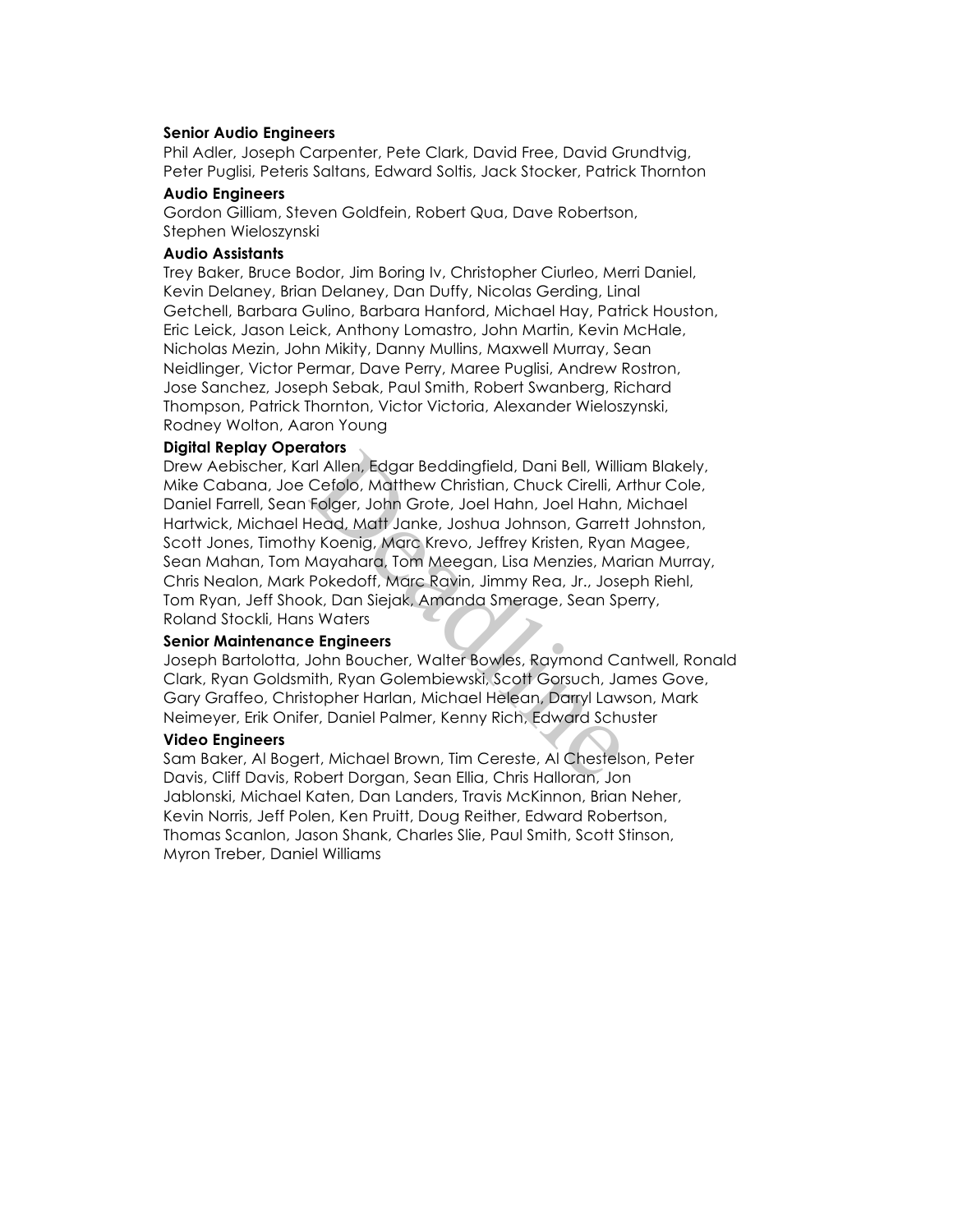# **OUTSTANDING TECHNICAL TEAM STUDIO**

# **2019 FIFA Women's World Cup FOX/FS1**

## **Technical Supervisors**

Tayler Acosta, Jeff Barwise, Matt Battaglia, Leigh Behunin, Colby Bourgeois, Kevin Callahan, Vincent Campion, Xenia Campos, Michael Carnow, Greg Choa, Rod Conti, Michael Copeland, Lindsay Czarnecki, Michael Doerflinger, Mike Duke, Lydia Dunham, Nole Eldridge, Matthew Engelberg, Antonette Escamilla, Jonathan Feder, Patricia Fischer, Greg Flett, Marc Fleury, Shasta Ford, George Grill Sr, Kristen Gruca, Noah Gusdorff, Jeffrey Hershey, Elizabeth Higgins, Reed Kaufman, Kelsey Kilbury, Bryan Kirby, Robin Kramer, Ani Letherwala, Luiz Magon, Douglas McGee, Jesse Medeiros, Robert Mikulicka Jr., William Moore, Daryl Moore, Louie Munoz, Dustin Myers, Gabe Nucci, Johnny Pastor, Brandon Potter, Hugh Potter, Matthias Quasthoff, Rob Rees, Chris Ruiz, Marie-Rose Schellhammer, Holger Scherb, Kory Scudder, Carrie Snow, David Sobel, Chris Swan, Andy Swieck, Christos Terzidis, Jens Weber, Derrick Whittington, Mike Wilken, Karen Wilkens, Jackson Winkler, Corey Witte

### **Technical Directors**

Simon Benazra, Aaron Deboni, Steve Donnelly, David Goldstein, James Maley, Thomas Maslak, Daniela Mayock

### **Electronic Camera Persons**

Brian Alexander, Laurent Audoire, Xavier Bonnet, Michael Carr, Jean-Francois Dubut, Joseph Griffith, Erik Hemans, Peter Jones, Paul McKenna, John Perry, Jon Pijnen, Paulo Rodrigues, Eric Sacher, Robert Sands, Michael Taylor, Matthew Walker, Alan Wells, James Woods, Nicholas Wright , Christos Terzidis, Jens Weber, Derrick Whiti<br>
Ins, Jackson Winkler, Corey Witte<br>
Con Deboni, Steve Donnelly, David Goldstei<br>
niela Mayock<br> **Persons**<br>
urent Audoire, Xavier Bonnet, Michael Car<br>
ith, Erik Hemans, Peter Jon

### **Graphics Operators**

Duncan Bochiccio, Nick Crawford, Desi Demesquita, Gina Faubion, Davida Ibarra, Johnny Lim, Wayne Luna, Josh Peschka, Taylor Quellman

### **Lighting Directors**

Julien Aulagnier, Bradford Bettencourt, Lyderic Duthuille, Robin Fresson, Jeffry Gregson, Phillippe Orlinski, Ludwik Pruszowski, Yann-Baptiste Seweryn, Benjamin Starett, Clemence Thuminger, Michael Wellman

### **Audio Engineers**

Sarali Anastasion, Ross Banks, John Bruce, Jonathan Campos, Andrew Carey, Michael Cooper, Grant Dennis, John Fulton Dingley, Gary Ellis, James Fieldson, Joe Flower, Brian Kinkle, Lisa Kolisnyk, Joel Kroning, Annamarie Patching, Karen Pearce, Lee Pfannerstill, Andrew Reynolds, Anthony Scaife, Martin Seweryn, Mike Stock, Edward Verstraete

### **Audio Assistants**

Ed Barbour, Jeff Feltz, David Hummel, Ryan Powell, Michael Rotolo, Natalie Sigmon

### **Digital Replay Operators**

Byron Acosta, Ruben Corona, Cameron Croft, David Decordova, David Decordova, Christina Gonzales, Andrew Kenoff, Edgar Lopez, Arturo Sanchez, Desiree Stone, Sefer Turk, Jake Turner, Jake Turner, Michael Wilson, Garrett Wood

*Continued…*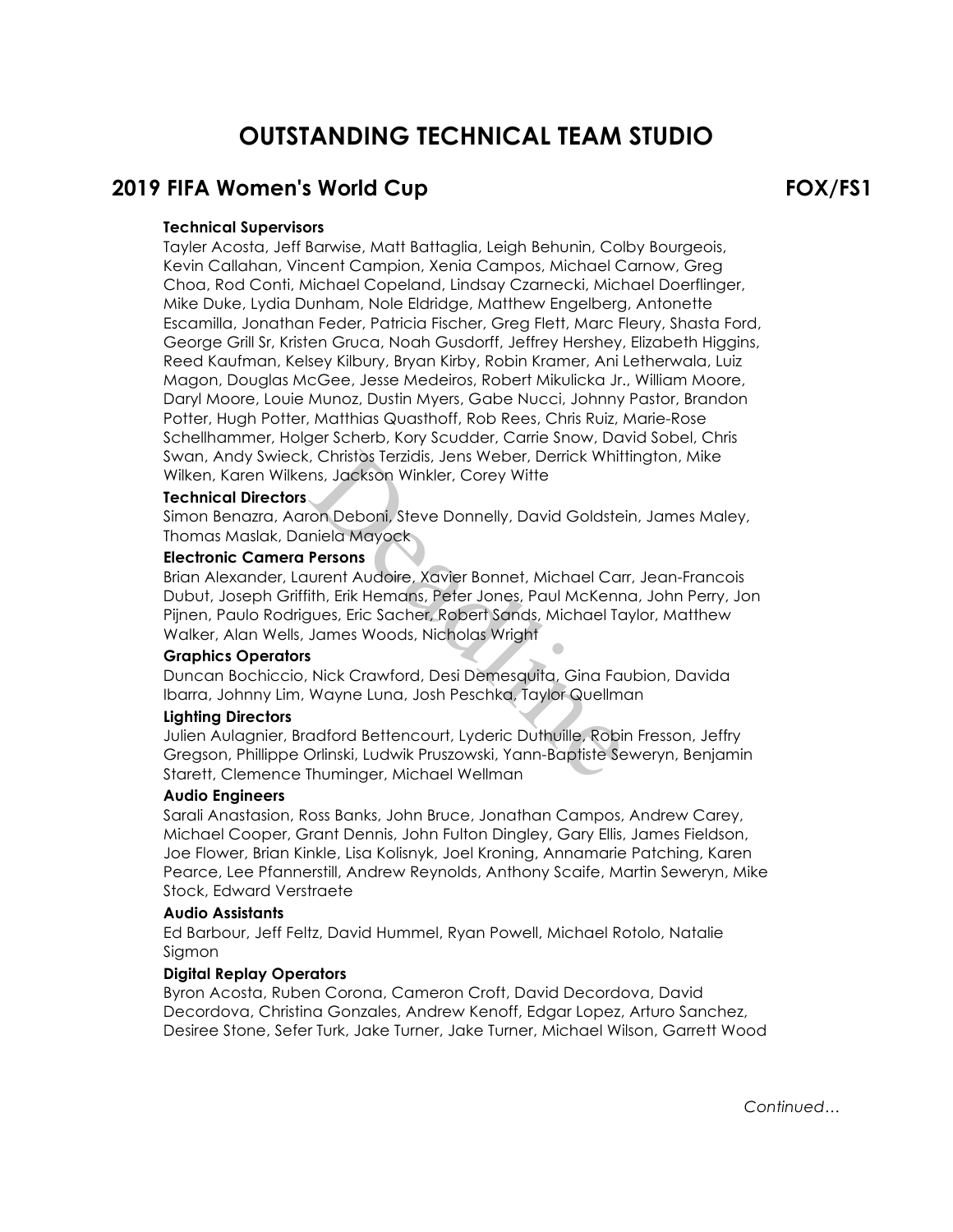### **Video Engineers**

Gabriela Almeida, Tomás Alvarez Arbelais, Josh Anker, Sebastian Baric, Phillip Bartley, Russ Beck, Kevin Bowen, Bill Braughton, David Brillantes, Ryan Brown, Alexander Bryson, Jesse Butel, Brent Caffey, Corey Culp, John Daigle, Joseph Day, Eduardo Durao Gomes Da Costa, Mitch Dyer, Steven Escalante, Michael Flathers, Dimitri Fomenko, Aaron Fortin, Rondie Gibbs, Daniel Gonzales, Erin Hurley, Daniel James, Whan Je, Jason Johnson, Tom Kemp, Chris Kim, Chance Kulis, Vu La, Robert Lagola III, Kim Lane, Chris Lobe, Ed Lowrie, Shannon Martellaro, Craig McGuire, Eric Miller, Taihe Miller, Keegan Milner, Ben Moriarty, Mark Mugarura, Frank Murillo, Gabe Nguyen, David Norman, Gary Nowers, Nicolas Olinek, Keith Owens, David Paucar, Christian Perauer, David Percas, Joel Poinsett, Oliver Quirke, Tim Richter, Dan Roche, Rob Rogers, Joe Rollo, Drew Ruggles, Thomas Ruth, Mark Ryall, Rudy Sanchez, Thomas Scanlon, Ed Schuster, Aron Selnick, Ross Smith, Mike Soule, Dejan Stanisavljevic, James Starling, Steve Staub, Josh Straight, Brent Stranathan, Paxton Swafford, Wilson Tennermann, Thomas Vu, Joseph Walsh, William Welsh, Ryan Werber, Garrett Wood

# **OUTSTANDING CAMERA WORK** DUTSTANDING CAMERA WO

**24/7 HBO**

*Kelly Slater*

**Director of Photographys** Patrick Dimon, Steve Lamme **Cinematographer** Larry Haynes

# **OUTSTANDING EDITING - SHORT FORM**

**Super Bowl LIV FOX** *Next 100 [72andSunny/Work Editorial]*

**Editor** Biff Butler

# **OUTSTANDING EDITING - LONG FORM**

# **Any One of Us HBO**

*[Red Bull Films]*

**Editor** Rose Corr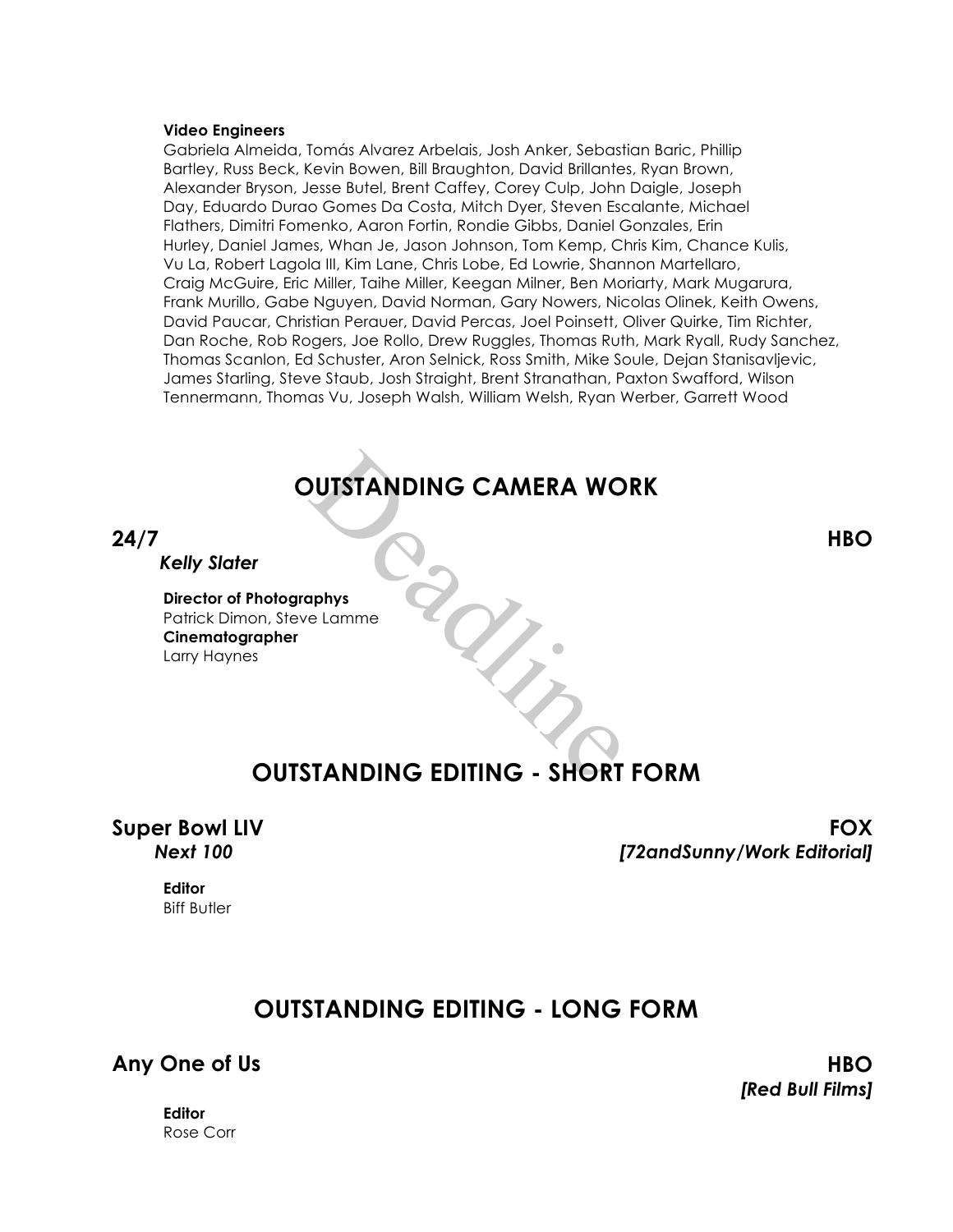# **THE DICK SCHAAP OUTSTANDING WRITING AWARD**

# **24/7 HBO**

*Kelly Slater*

**Writer** Aaron Cohen

# **OUTSTANDING MUSIC DIRECTION**

# **Jimmy V Classic ESPN**

*Don't Give Up on Me*

**Producers**

Kathryn Davidson, Staci Green **Associate Producers** Justin Belcher, Eric Dubowsky, Tim Watt, Warren Wolcott **Music Director** Kevin Wilson **Lyricists** Sam Farrar, Andy Grammer, Bram Inscore, Jake Torrey Staci Green<br>Subbowsky, Tim Watt, Warren Wolcott<br>Frammer, Bram Inscore, Jake Torrey<br>ANDING LIVE EVENT AUDIO

# **OUTSTANDING LIVE EVENT AUDIO/SOUND**

# **NASCAR on NBC** NBC/NBCSN

# **Audio Engineers**

Timothy Bischof, Jeff Bratta, Danielle Cody, Jeff Feltz, Bill Fuchs, Barb Hanford, Margaret Lupica, Karl Malone, Steve Onuska, Shawn Peacock, Kristine Rothwell, Pat Sellers, Michael Simensen, Rob Sweeney, Steve Urick, Doug Wilson

# **OUTSTANDING POST-PRODUCED AUDIO/SOUND**

**Super Bowl LIV FOX** *Next 100 [72andSunny/LIME Studios]*

**Senior Audio Engineer** Jeff Malen **Audio Engineer** Michael Anastasi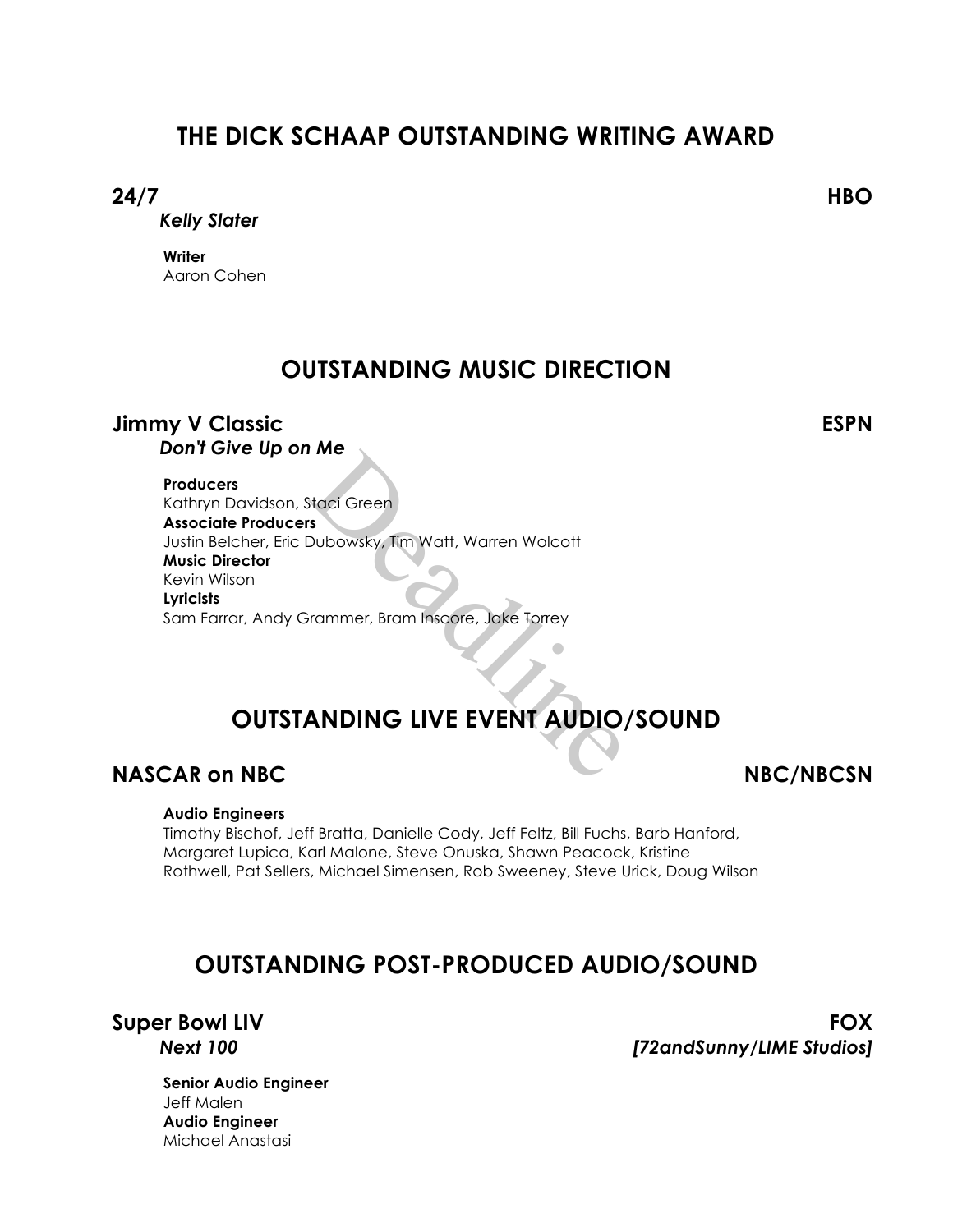# **OUTSTANDING LIVE GRAPHIC DESIGN**

# **NFL on ESPN ESPN**

### **Senior Graphic Designers**

Joe Ball, Benjamin Bieglecki, Jeremy Bond, Brian Girardin, Scott Lodge, Chris Mantzaris, Lucas Nickerson, Rob Resella, David Sparrgrove, Michael Szykowny, Matthew Tucker

### **Graphic Designers**

Isabel Bristol, Eric Colson, Dan Crossland, Mark Digiovanna, Jeremy Edney, John Enright, Matthew Garrett, Jason Go, Adam Konyndyk, Chad Minutillo, Preyas Naik, Joshua Perry, Lisa Rader, Sung Sohn, Amanda Wagner, Arturo Wong

# **OUTSTANDING POST-PRODUCED GRAPHIC DESIGN**

# **NFL on ESPN ESPN**

### **Senior Graphic Designers**

Benjamin Bieglecki, Jeremy Bond, Brian Girardin, Scott Lodge, Lucas Nickerson, David Sparrgrove, Michael Szykowny, Matthew Tucker

### **Graphic Designers**

Joseph Accordino, Brandon Barrad, Isabel Bristol, Eric Colson, Mark Digiovanna, John Enright, Jason Go, Adam Konyndyk, Preyas Naik, Joshua Perry, Lisa Rader, Sung Sohn, Amanda Wagner, Arturo Wong **ING POST-PRODUCED GRAF**<br>
Jeremy Bond, Brian Girardin, Scott Lodge,<br>
Michael Szykowny, Matthew Tucker<br>
Brandon Barrad, Isabel Bristol, Eric Colson,<br>
Go, Adam Konyndyk, Preyas Naik, Joshua<br>
a Wagner, Arturo Wong

# **OUTSTANDING STUDIO OR PRODUCTION DESIGN/ ART DIRECTION**

**Super Bowl LIV FOX** *Next 100 [72andSunny/Prettybird]*

**Senior Creative Director** Glenn Cole **Creative Director** Zach Hilder